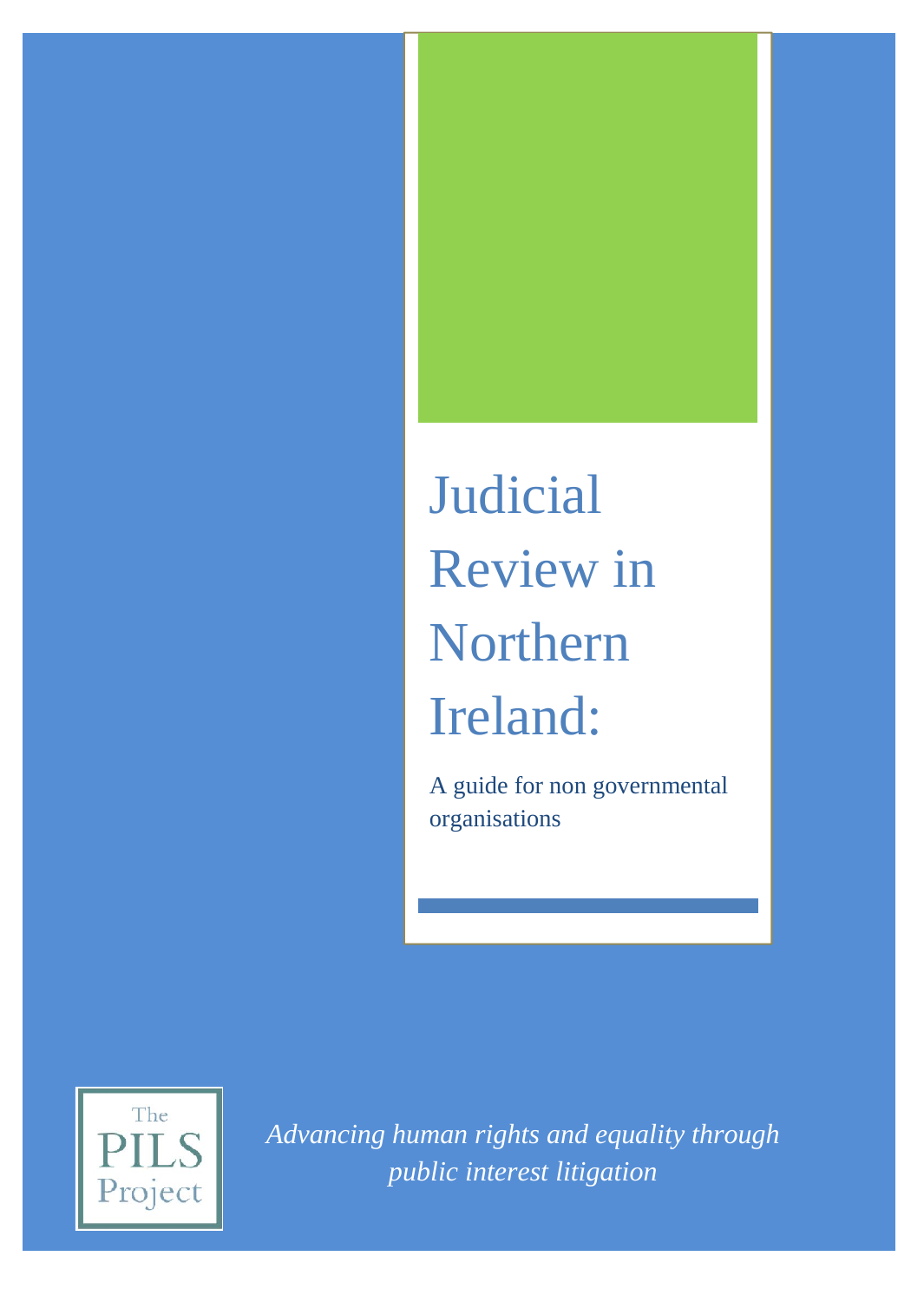### Judicial Review Guide for NGOs in Northern Ireland

#### **PREFACE**

The PILS Project seeks to advance human rights and equality in Northern Ireland through the use of and support for public interest litigation. Public interest litigation is defined as the use of litigation or action which seeks to advance the cause of minority or disadvantaged groups or individuals, or which raises issues of broad public concern. One of its objectives is to raise awareness of and tackle barriers to public interest litigation and promote access to justice for those most in need.

We would like to acknowledge and thank a working group of practitioners and volunteers who assisted in the production of this handbook; Evelyn Doherty; Fiona Doherty; Paul Mageean; Marieanne McKeown, Louise Arthurs and David Scoffield BL.

© Public Interest Litigation Support 2012

The material may be reproduced, free of charge, in any format or medium without specific permission, provided the reproduction is not for financial or material gain. The material must be reproduced accurately and not used in a misleading context. If the material is to be republished or issued to others, acknowledgement must be given to its source, copyright status and date of publication.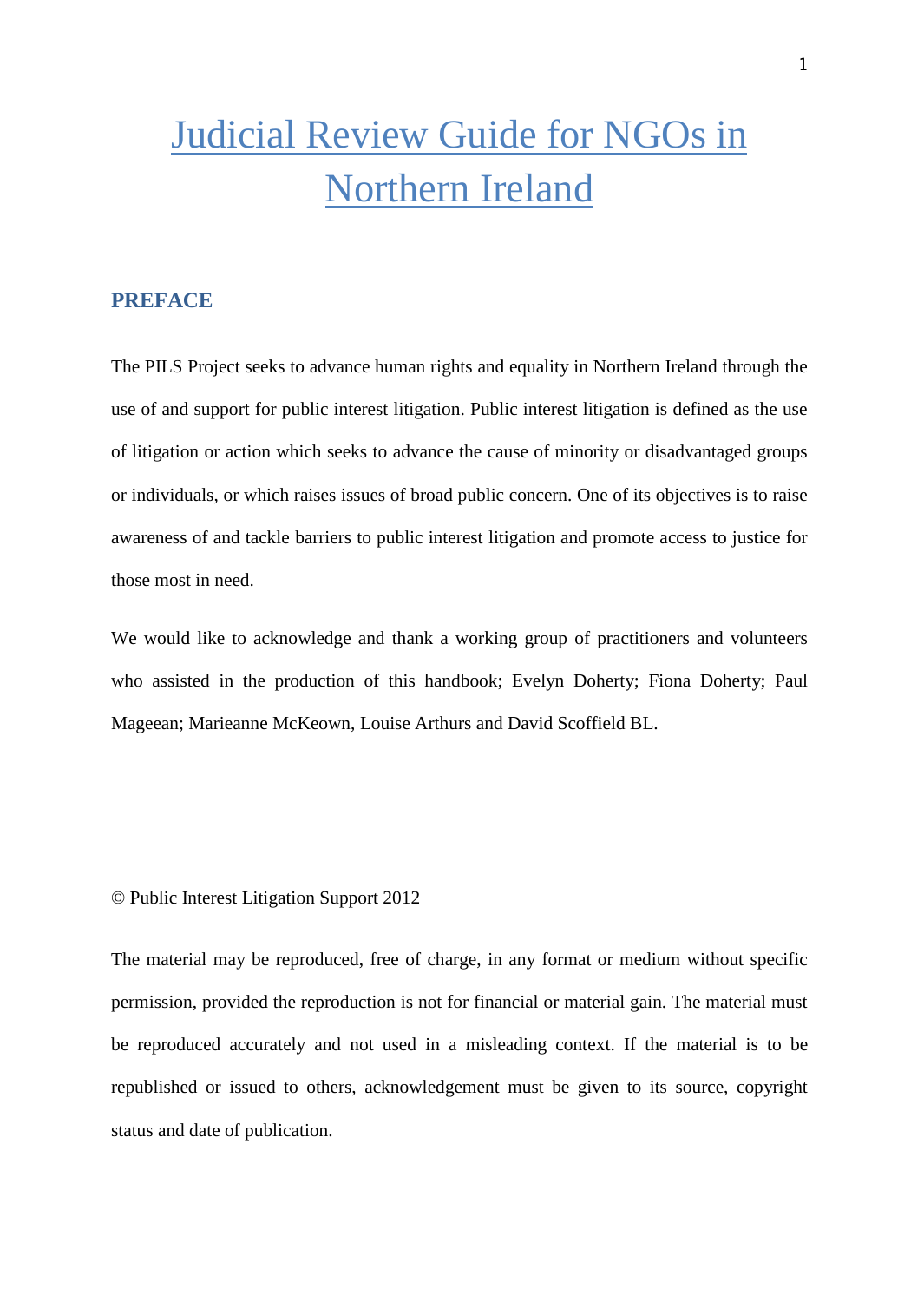## Judicial Review Guide for NGOs in Northern Ireland

| <b>Index</b>   |                                                              | Page |
|----------------|--------------------------------------------------------------|------|
| 1              | What is Judicial Review?                                     | 3    |
| $\overline{2}$ | Who can be judicially reviewed?                              | 4    |
| 3              | What can be judicially reviewed?                             | 7    |
| $\overline{4}$ | Who can take a judicial review?                              | 16   |
| 5              | Roles for NGOs in judicial review                            | 19   |
| 6              | Remedies                                                     | 22   |
| $\tau$         | Steps to be taken before initiating a judicial review action | 23   |
| 8              | Steps involved in the judicial review process                | 25   |
| 9              | Time limits                                                  | 31   |
| 10             | Covering the costs of judicial review                        | 33   |
| 11             | Judicial Review checklist                                    | 36   |

#### **Disclaimer**

Whilst every effort has been made to ensure that the information in this handbook is accurate, Public Interest Litigation Support Ltd, does not accept any legal responsibilities for any errors, howsoever caused. This handbook is for guidance and information purpose only. It is not a definitive or exhaustive statement of the law and also should not be construed as legal advice.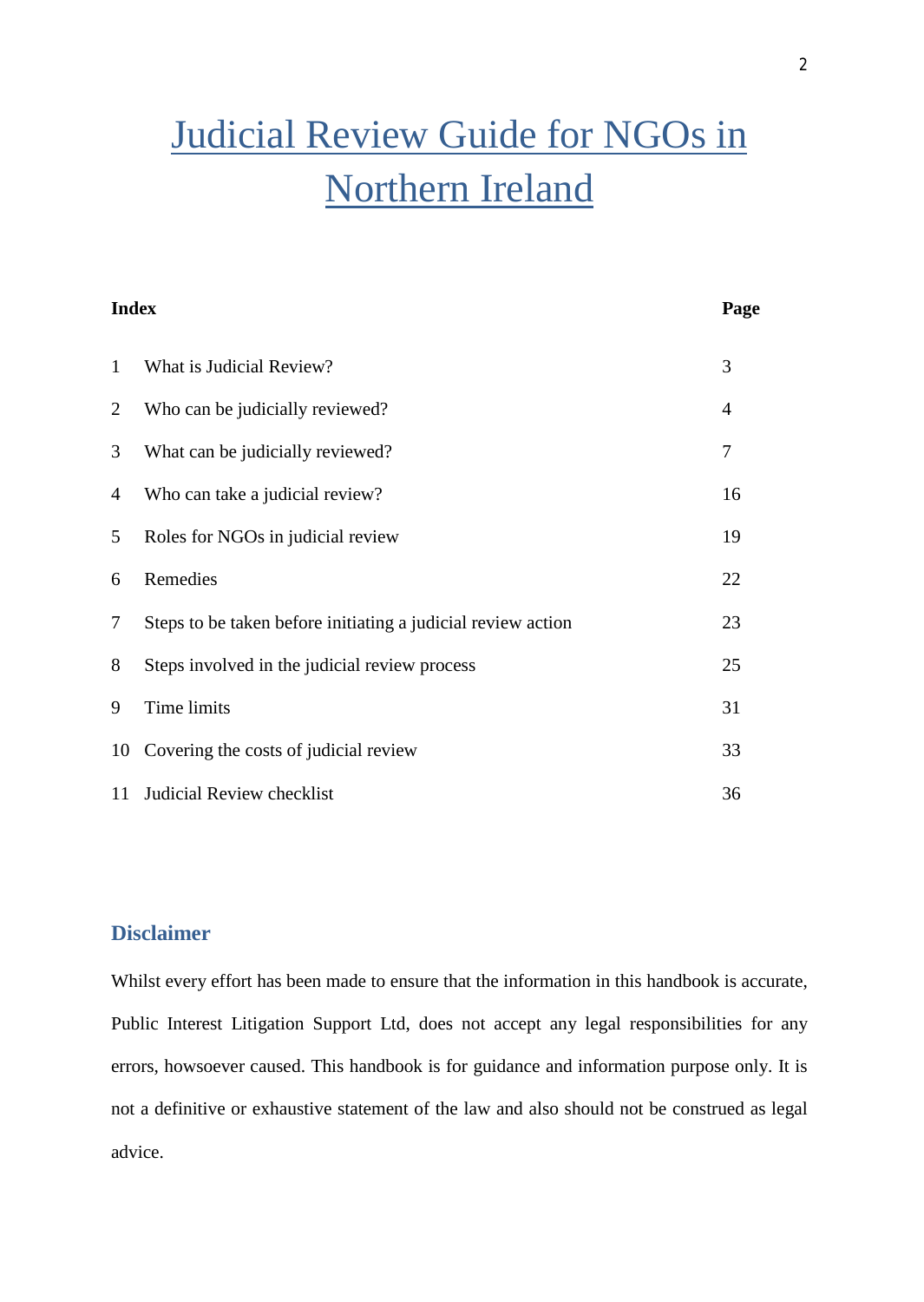#### **1 What is judicial review?**

Judicial review is the name of a **particular type of court action** where an individual **challenges the decisions or actions of a body performing a public function**.

In a judicial review, the High Court examines whether the body acted lawfully in arriving at its decision. Usually, the Court examines whether the body:

- a) observed all relevant legal rules, standards and requirements; and
- b) acted within the limits of its powers.

**Judicial review is not an appeal**. The Court generally examines how the body arrived at its decision rather than the merits of the actual decision itself.

**Judicial review is a remedy of last resort**. This means that it is usually only appropriate to take a judicial review action when there is no adequate alternative way to resolve the issue, such as an appeal.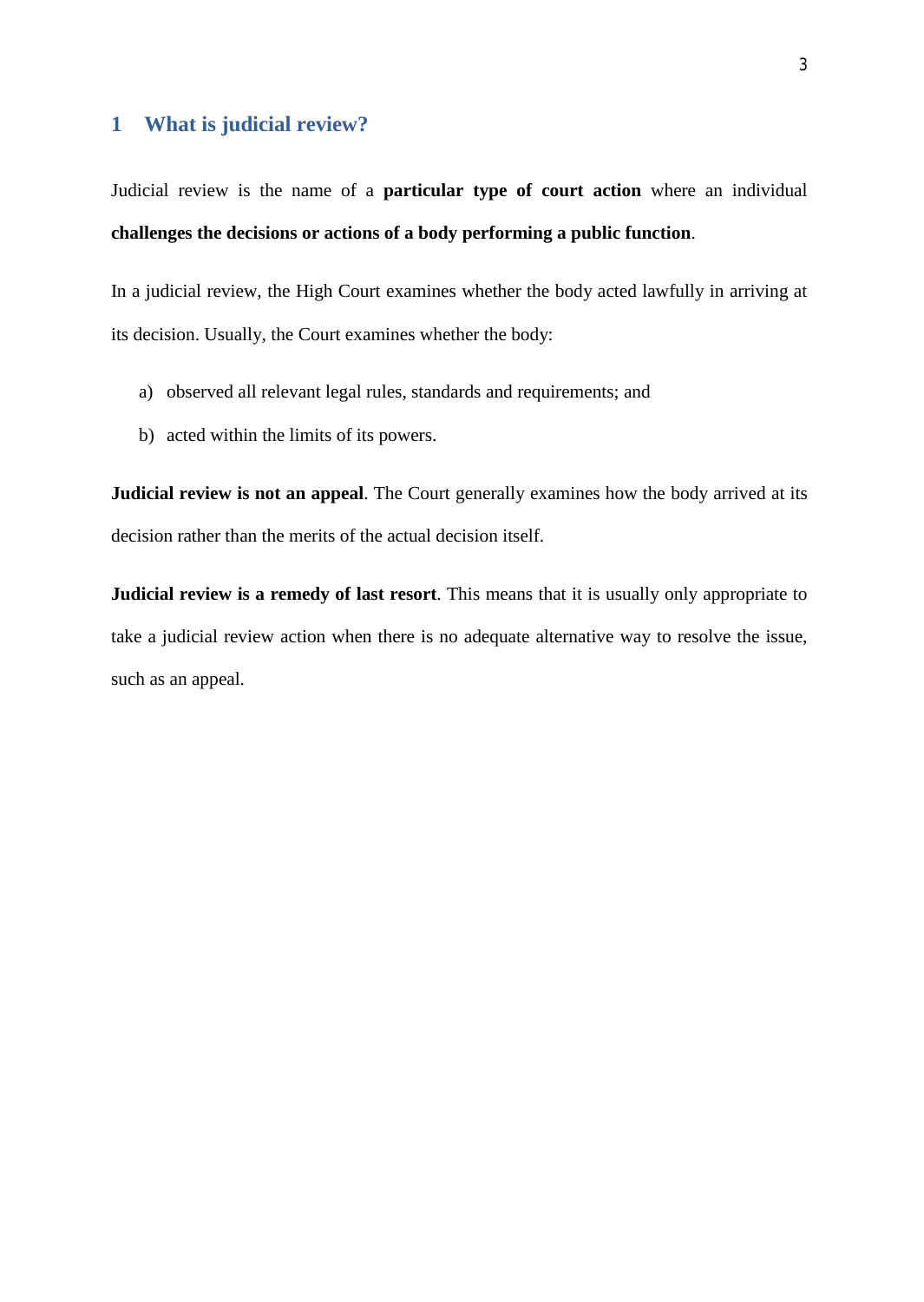#### **2 Whose decisions can be judicially reviewed?**

The decisions of **bodies performing a public function** may be judicially reviewed. This includes the decisions of:

- public bodies performing public functions; and
- private bodies performing public functions (although this is much more rare).

**The crucial question to ask is** – 'what function was being performed by the body when it made its decision?' If it was a public function, the decision is likely to be able to be judicially reviewed.

#### **What is a public function?**

A body is performing a public function when it makes a decision or takes action which is public in nature, usually as a result of exercising some statutory power. Often this will have implications for the public generally and not just an individual or a group, although decisions relating directly to an individual (for example, decisions about benefits entitlement) can also be taken in the course of a public function.

#### **Public bodies performing public functions**

A list of public bodies in Northern Ireland (although not necessarily exhaustive) can be found  $\alpha$  -  $\alpha$  -  $\alpha$  -  $\alpha$  -  $\alpha$  -  $\alpha$  -  $\alpha$  -  $\alpha$  -  $\alpha$  -  $\alpha$  -  $\alpha$  -  $\alpha$  -  $\alpha$  -  $\alpha$  -  $\alpha$  -  $\alpha$  -  $\alpha$  -  $\alpha$  -  $\alpha$  -  $\alpha$  -  $\alpha$  -  $\alpha$  -  $\alpha$  -  $\alpha$  -  $\alpha$  -  $\alpha$  -  $\alpha$  -  $\alpha$  -  $\alpha$  -  $\alpha$  -  $\alpha$  -  $\alpha$ 

<http://www.infolaw.co.uk/lawfinder/results.asp>?lwftp=The+Directory&lwfct=Public+Bodies %3A+Northern+Ireland&lwfsc=ifllwbrws

Examples include:

- Government Ministers and departments;
- Secretaries of State;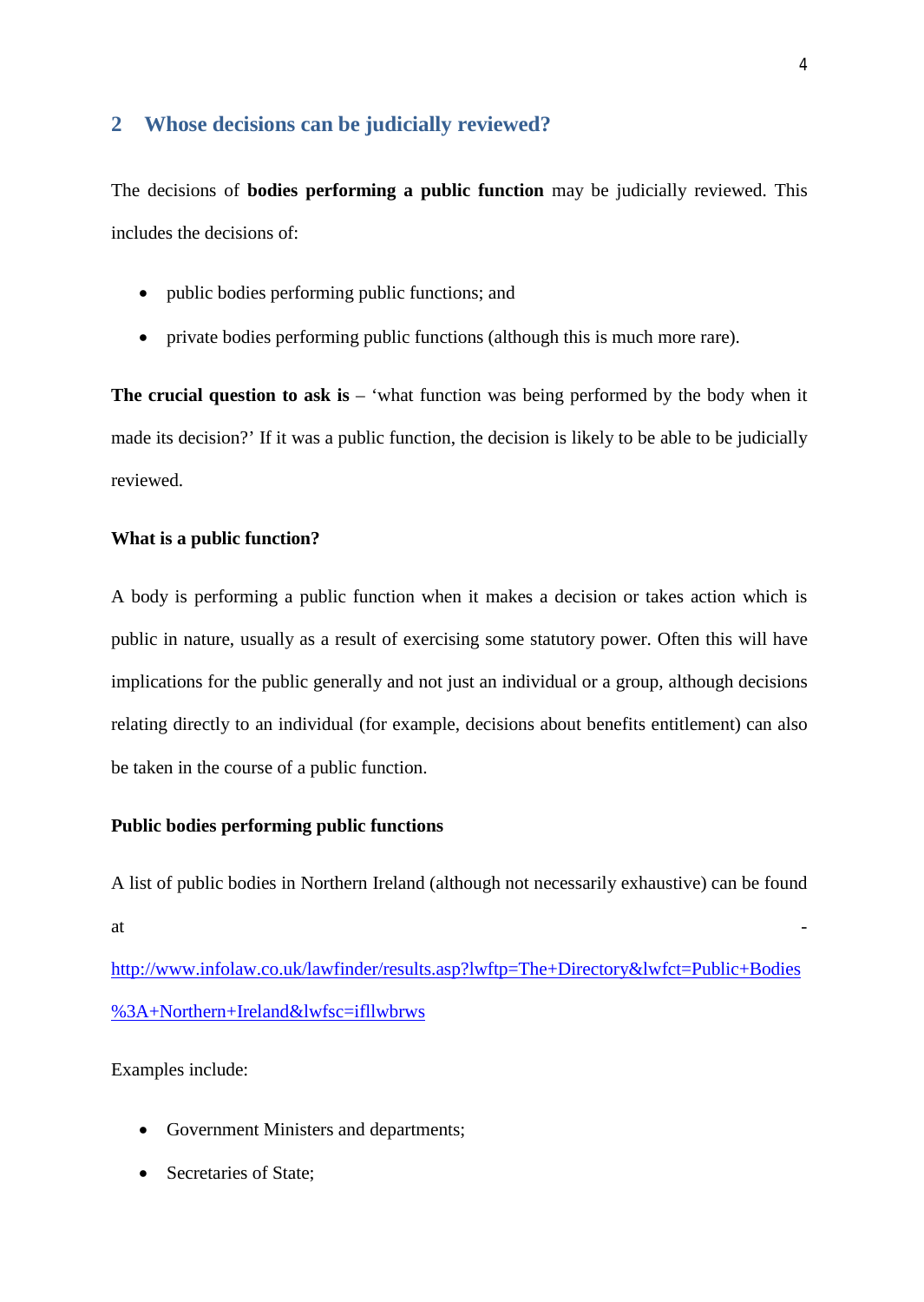- the Police service (PSNI);
- the National Health Service (NHS); and
- the Parades Commission.

**Remember:** Not every decision of a public body can be judicially reviewed since public bodies can also do things which may be private functions, much like any individual or corporation (for instance, employing people or purchasing goods), rather than public functions.

#### **Private bodies performing public functions**

Private bodies may also exercise public as well as private functions. For example, privately owned utility providers.

**Remember:** It is the nature of the function performed by the body when making a particular decision which is relevant. Below are some examples which illustrate this point well.

Case study – *Re Wadsworth's Application* <sup>i</sup>

The Court held that the decision of Northern Ireland Railways Company Ltd (a private company) to exclude a taxi driver from a designated rank at Belfast Central Station was subject to judicial review.

This was because the Court found that the provision of taxi services at Central Station affects the public generally.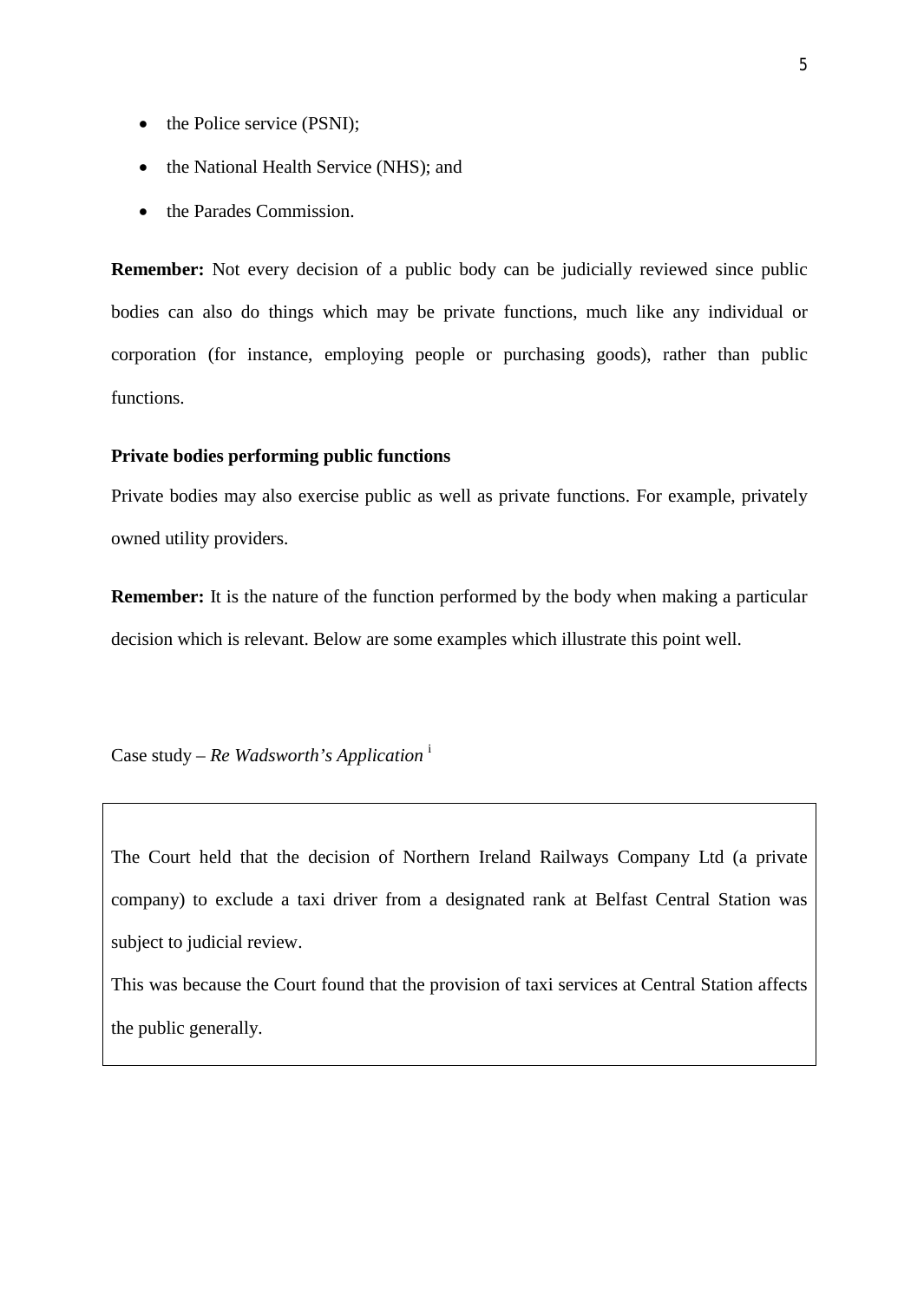The Court found that a decision of Lough Neagh Fishermen's Co-operative Society (a private company) with regard to licensing was subject to judicial review. This was because the Court found that the regulation of fishing activities affects the public generally.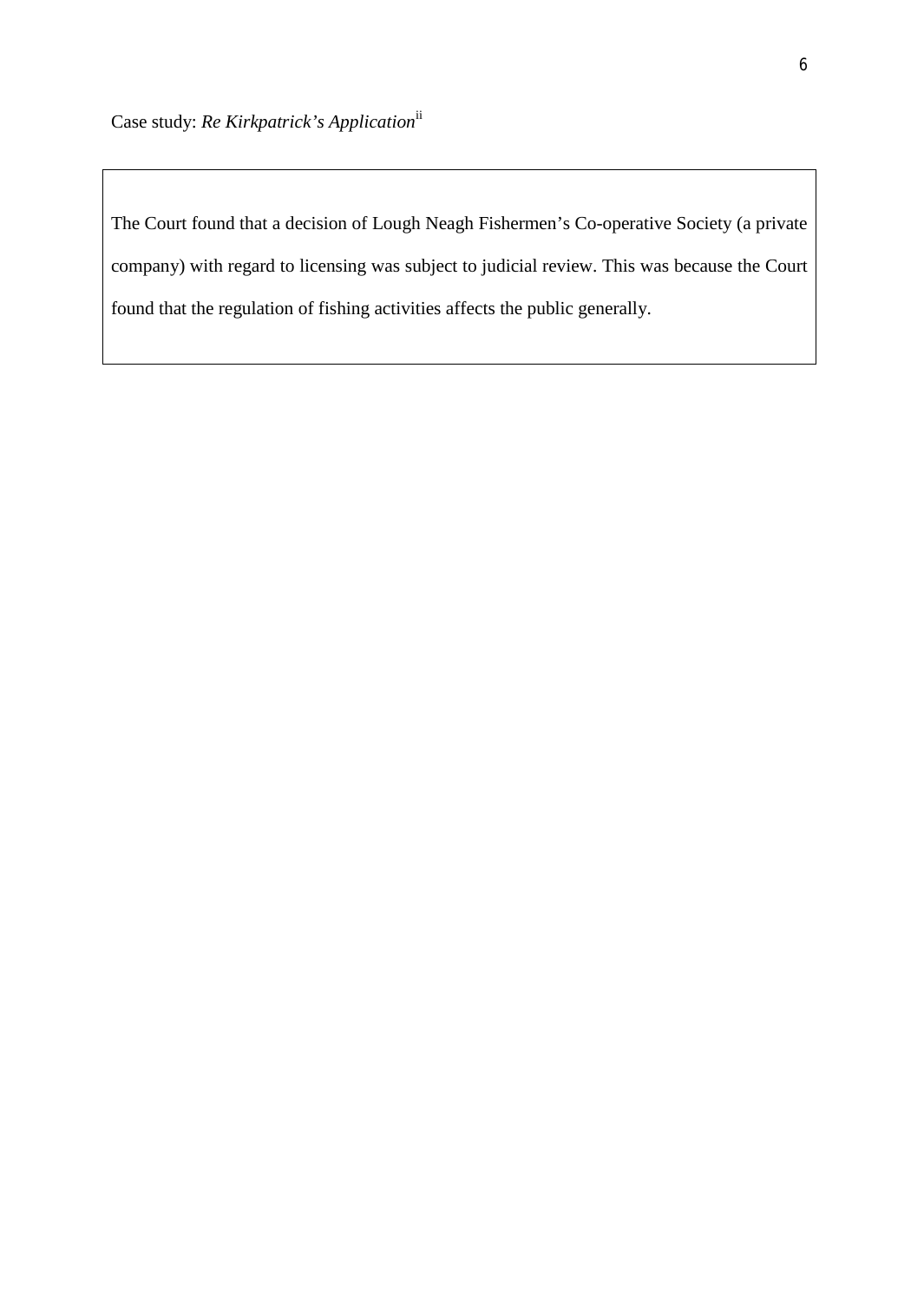#### **3 What can be judicially reviewed?**

Judicial review is most commonly used to challenge the decisions of a body performing public functions (hereafter referred to as a 'body') but it can also be used to challenge the following:

- A formal written policy of a body.
- An informal unwritten policy of a body.
- An act or omission of a body.
- A letter from a body stating that it will or will not do something.
- Regulations.
- Acts of the Northern Ireland Assembly and other legislation (Acts of the UK Parliament can be challenged on human rights and European law grounds only).

This guide will refer to decisions only but keep in mind that this includes all of the above.

#### **Grounds for judicial review**

A decision may be challenged if, in arriving at the decision, the body:

- 1. acted illegally;
- 2. acted in a procedurally unfair manner;
- 3. acted irrationally; or
- 4. acted contrary to an individual's legitimate expectation as protected by law.

This is a summary of the available grounds and there are several sub-categories within each. Judicial review actions can be taken on more than one ground. Often, the grounds for judicial review overlap.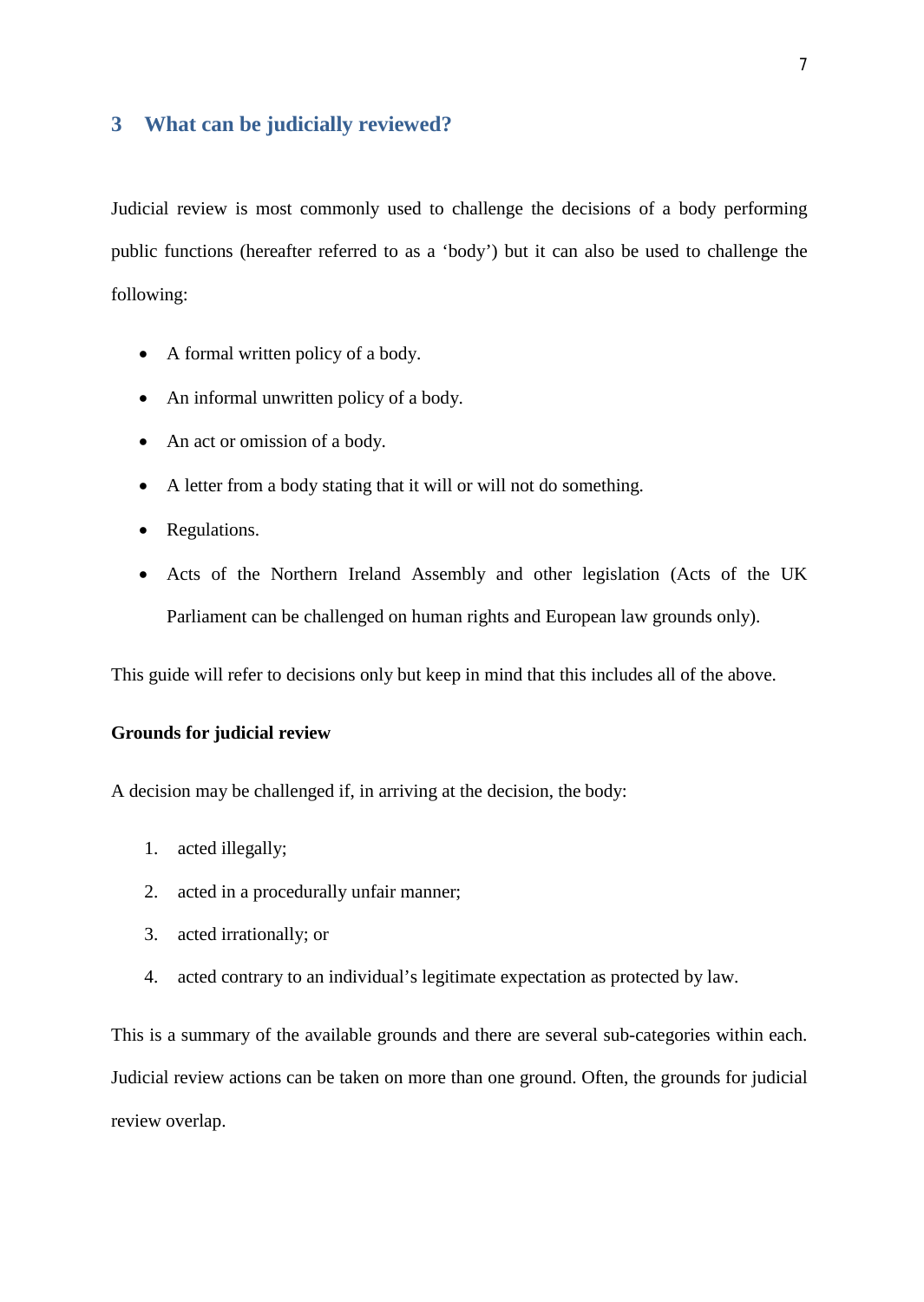This is the area where specialist legal advice is most likely needed to help identify when a judicial review action may be possible.

#### 1. Illegality

A body must not act illegally i.e. it must correctly understand and apply the law that regulates its conduct.

When considering whether a decision can be challenged on this ground, the starting point is to look at the statute which regulates the conduct of the particular body (hereafter referred to as 'the governing statute'). The governing statute will usually contain relevant information concerning:

- the scope of the body's powers; and
- the procedural requirements that the body must comply with.

There are a number of ways in which a body may act illegally, including the following:

- by making a mistake in applying the law;
- by doing something prohibited by law;
- by not doing something required by law;
- by acting in a way that breaches an individual's human rights, contrary to the Human Rights Act 1998 (HRA);
- by using its powers for a purpose which is not permitted;
- by fettering its general discretion on how to act by adopting an overly rigid policy or set of guidelines; and
- by delegating a function it is not permitted to delegate.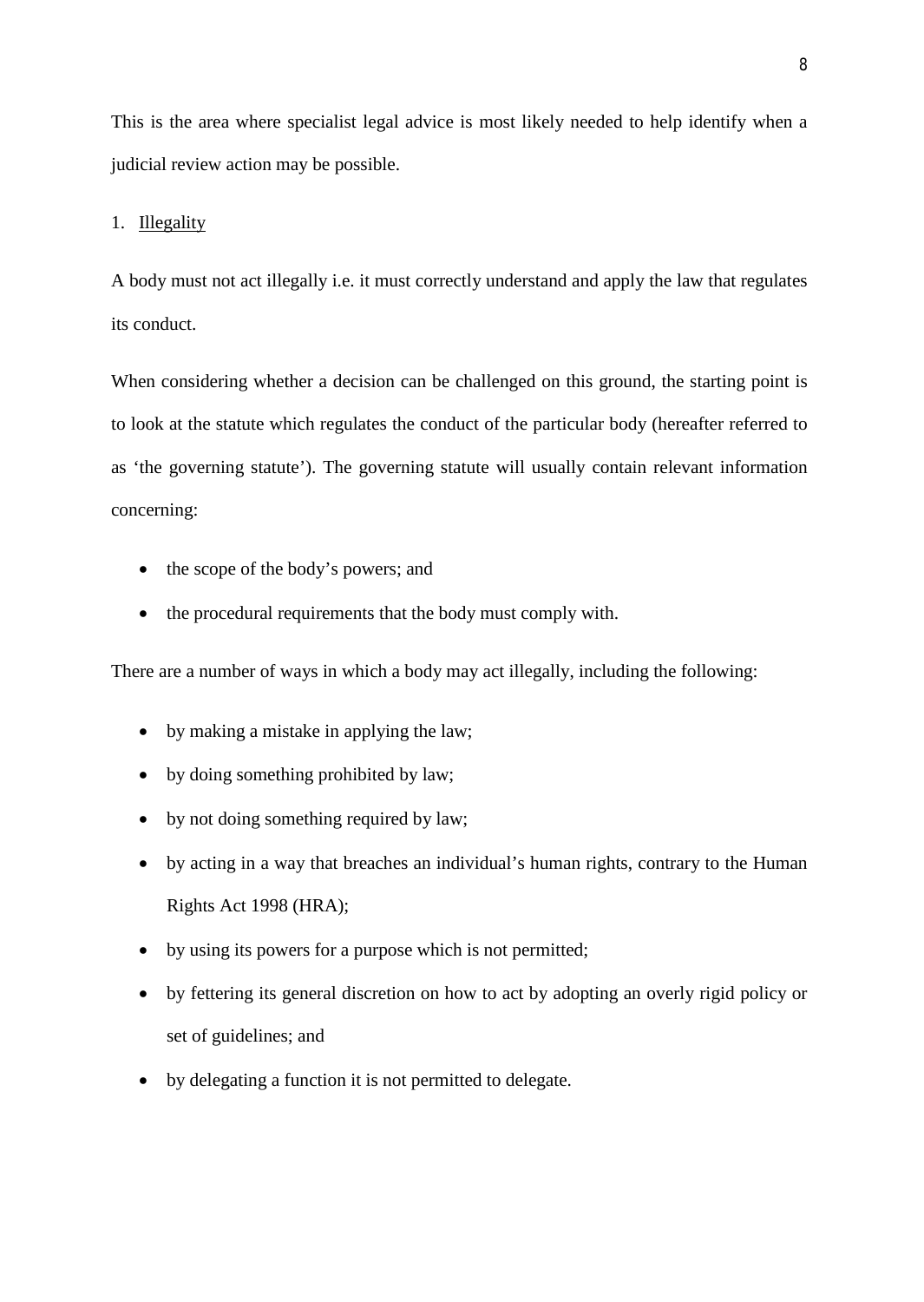Colaiste Feirste, Northern Ireland's only Irish language secondary school, took a judicial review action against the Department of Education's decision not to provide transport to some pupils who wished to attend the school.

The school argued against the decision on a number of grounds. One of the grounds was that, in making the decision, the Department of Education had made a mistake in law by failing to give proper weight and consideration to its statutory obligation to encourage and facilitate the development of Irish-medium education.

The Department of Education argued that this statutory duty is aspirational and, as such, is not a real legal obligation.

**Held:** The judge agreed with the school. The judge ruled that the Department's statutory obligation to encourage and facilitate the development of Irish-medium education is not aspirational, it is intended to have practical consequences and legislative significance. The judge found that the Department had, therefore, made a mistake in law by failing to give proper weight and consideration to its statutory obligation. The judge ordered the Department to reconsider the matter, this time in accordance with its statutory obligation.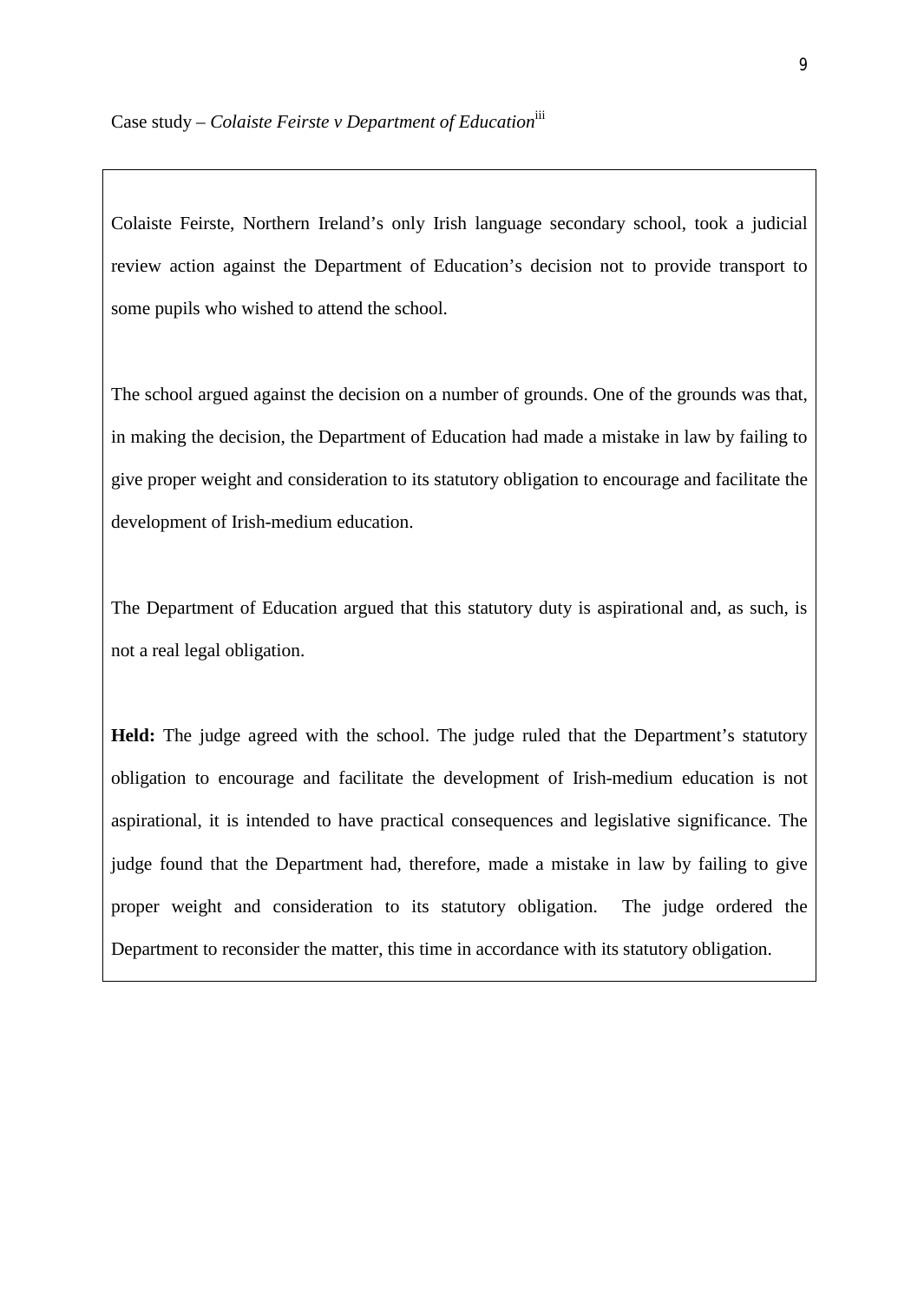#### 2. Procedural Unfairness

A body must adopt fair procedures in arriving at its decisions which affect the rights or interests of individuals. What is 'fair' will vary from case to case. It will depend on a number of different factors, including the following:

- the interests of the particular individual affected by the decision;
- the statutory duties of the particular body (these will be set out in the governing statute); and
- any other considerations which the governing statute allows to be taken into account.

There are a number of ways in which a body may act in a procedurally unfair manner, including the following:

- by failing to comply with established or agreed procedures;
- by failing to ensure an individual affected by a decision has been provided with sufficient and relevant information;
- by failing to ensure an individual affected by a decision has been given the opportunity to present their side of the story;
- by failing to provide an individual with adequate reasons for a decision where there is a duty on the body to do so; and
- where the body is not independent and impartial or does not appear to be so.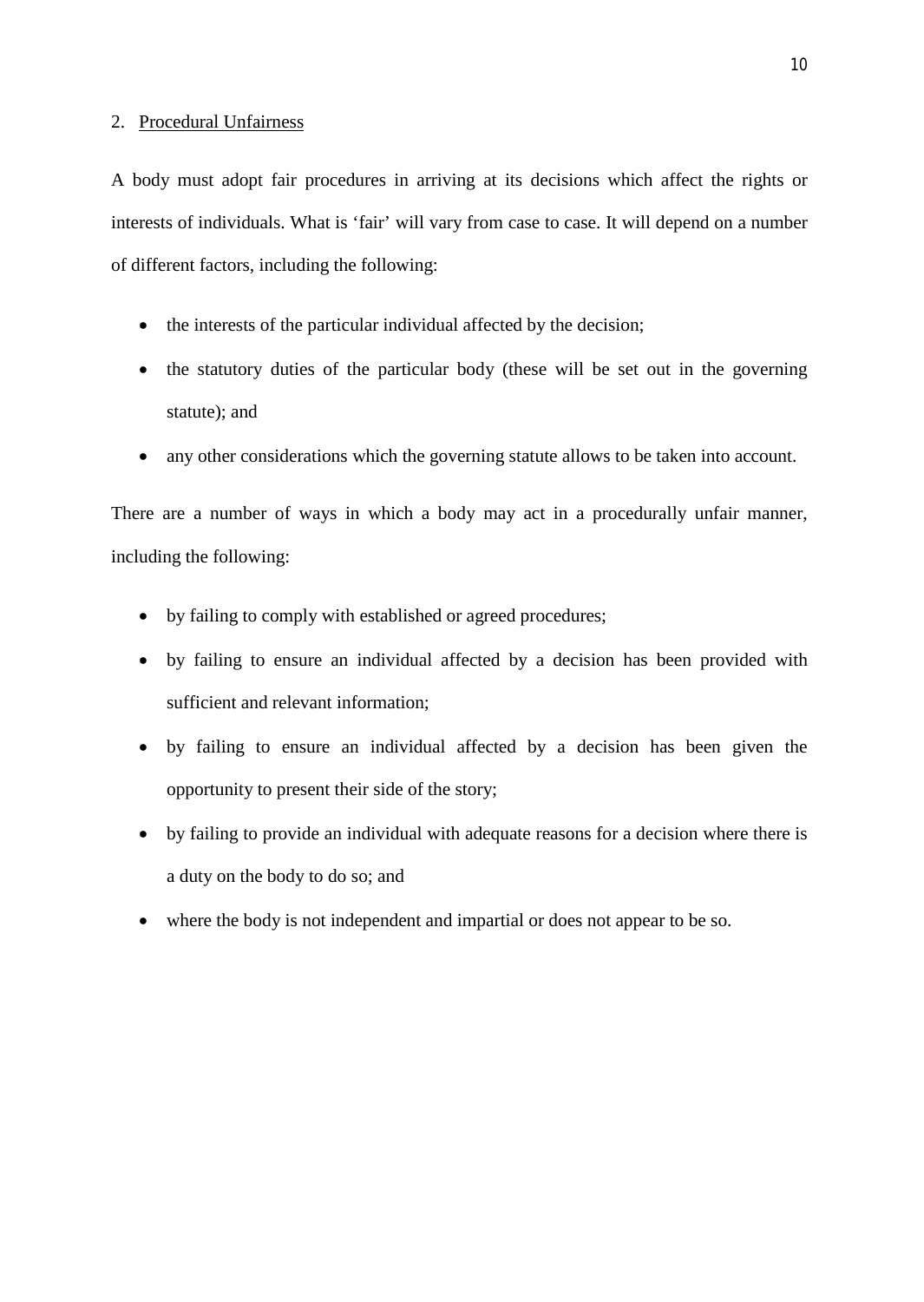The Royal Brompton & Harefield NHS Foundation Trust (RBH) is a specialist heart and lung centre at Royal Brompton Hospital.

RBH took a judicial review action against the Joint Committee of Primary Care Trusts (JCPC). RBH's challenge concerned JCPC's decision regarding which hospitals would provide children's heart surgery. In particular, RBH argued that JCPC had not properly complied with its statutory duty to consult RBH prior to making its decision.

RBH made a number of arguments against the consultation process carried out by JCPC, including the following:

- It was argued that the decision was biased because JCPC simply rubber stamped the steering group's recommendation and two members of the steering group were consultants working at the two hospitals ultimately chosen to provide the services.
- It was also argued that, before embarking on the consultation process JCPC had already decided that it would not choose RBH to provide the services. As such, it was contended that the consultation process was a sham.

**Held:** RBH lost the case on both of the above arguments.

With regard to the bias argument, the judge found that it did not matter that the two consultants were members of the steering group because JCPC did not simply rubber stamp the steering group's recommendation. The judge ruled that JCPC only arrived at its decision after a full and proper consideration of all the material before it.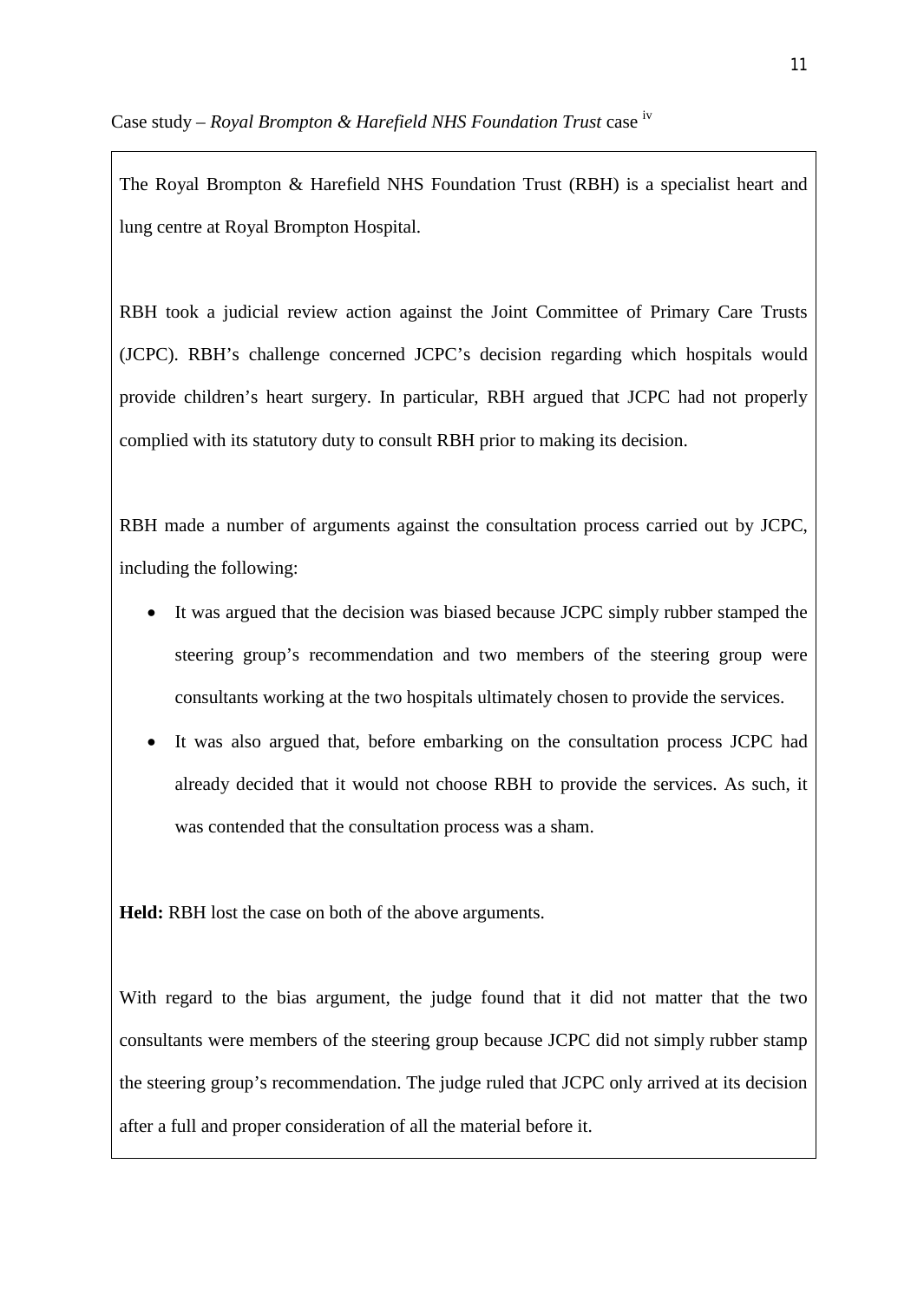With regard to the second argument, the judge examined the consultation document, witness statements and other documentary evidence. The judge accepted that, before embarking on the consultation process, JCPC had a preference regarding which hospitals would be chosen. However, it was clear from the consultation document that this preference could be challenged. Therefore, the judge found that JCPC had not made its final decision before embarking on the consultation process.

The following two grounds are exceptions to the general rule that judicial review does not examine the actual merits of decisions.

#### 3. Irrationality

A decision may be challenged under the ground of irrationality where:

- the decision is so illogical that no reasonable person could have arrived at such a decision (very few judicial review actions succeed on this ground);
- the decision can be shown to have failed to take into account legally relevant considerations; or
- the decision can be shown to have taken legally irrelevant considerations into account.

Again, the starting point is to look at the governing statute for the particular body. It may deem certain considerations:

- Relevant: i.e. the body must take them into account;
- Irrelevant: i.e. the body must not take them into account; or
- Discretionary: i.e. the body may decide whether or not they should be taken into account but must act reasonably in making any such decisions.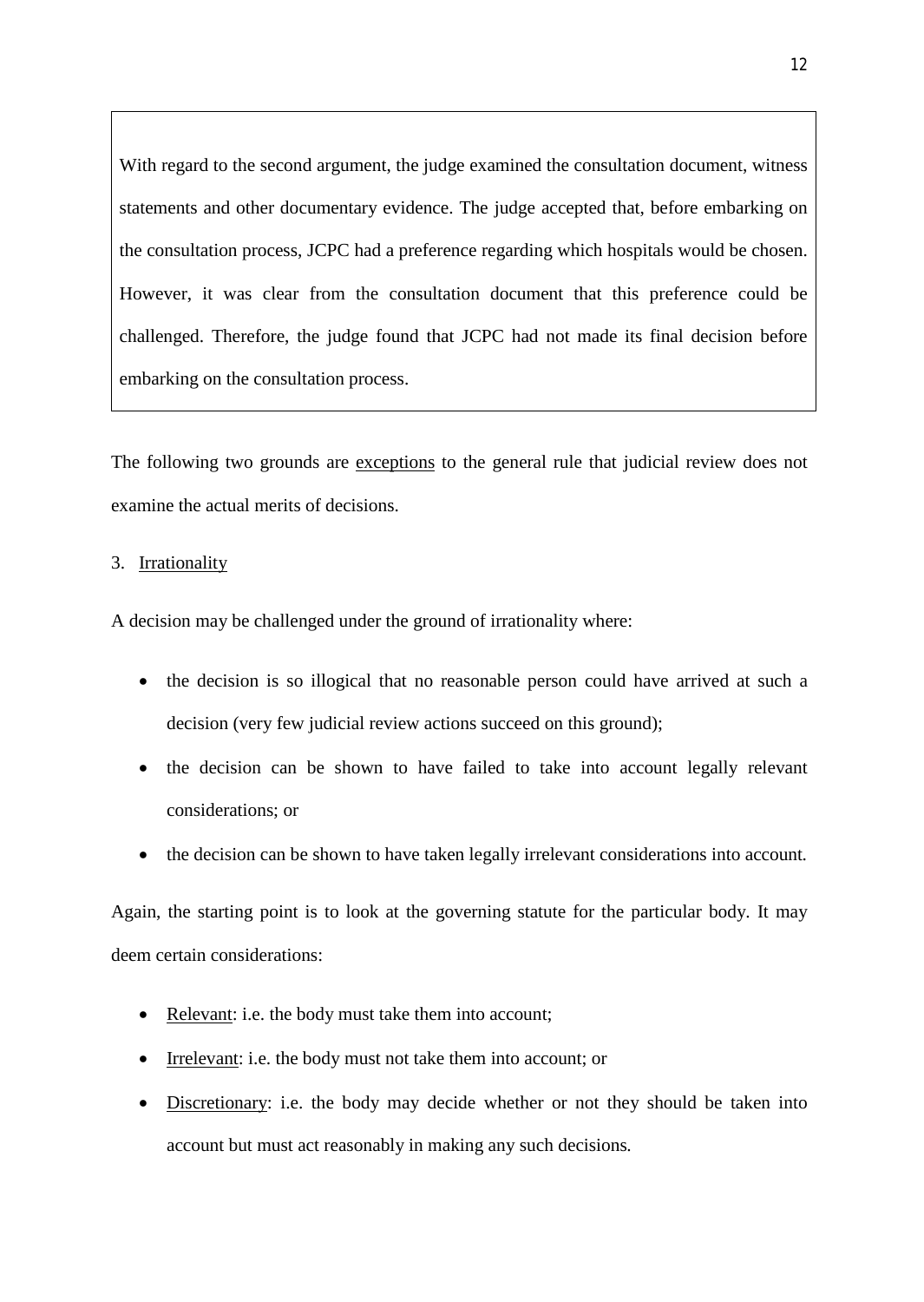The applicant was an eight year old girl who challenged the Chief Constable's decision to introduce, on a pilot basis, tasers for use by the PSNI.

The applicant argued that the Chief Constable's decision to introduce tasers was irrational because an Equality Impact Assessment (EQIA) on its likely impact had not been completed. Furthermore, the Equality Commission had advised that the Chief Constable should await the EQIA before introducing tasers.

**Held:** While the Court stated a reasonable decision-maker may have made a different decision, it found that the decision to introduce tasers on a pilot basis was well within the range of rational decisions available to the Chief Constable. Therefore, it held that the Chief Constable's decision was lawful.

#### 4. Legitimate expectation

If a body has promised an individual a particular benefit or that it will act in a certain way, that individual is said to have a legitimate expectation that the body will keep its promise and act accordingly.

A body cannot, without sufficient justification, go back on or act contrary to an individual's legitimate expectation, to which the body itself has given rise. Public bodies are, of course, allowed to change their minds sometimes. Therefore, the question for the Court will be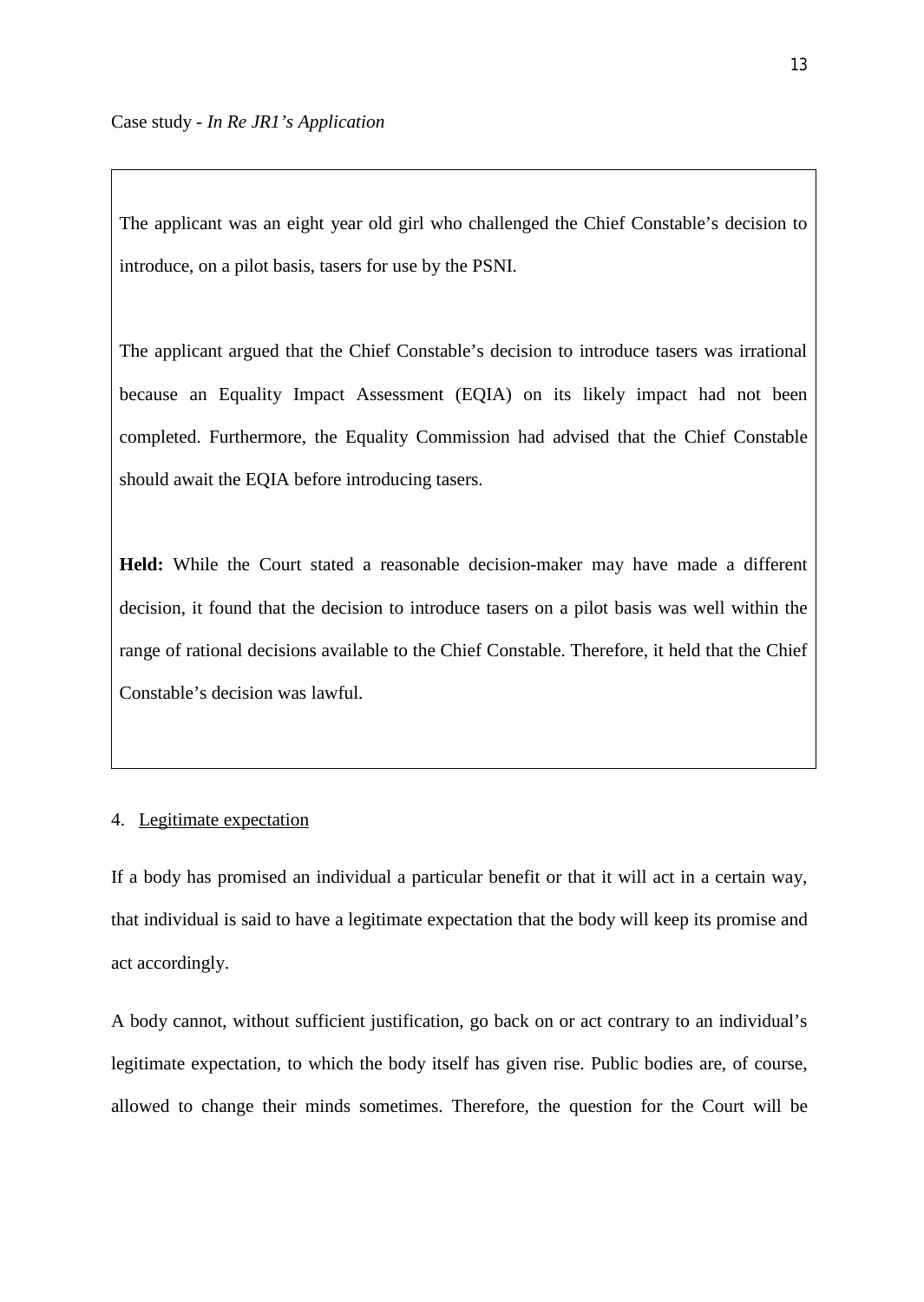whether the change of approach requires the individual to be given additional safeguards or is so unfair as to be an abuse of power.

An individual's legitimate expectation can be established from:

- specific representations made by the body to the individual that it would act in a certain way (the strongest form of expectation);
- the past practice of the body; or
- (much less frequently) the circumstances of the case.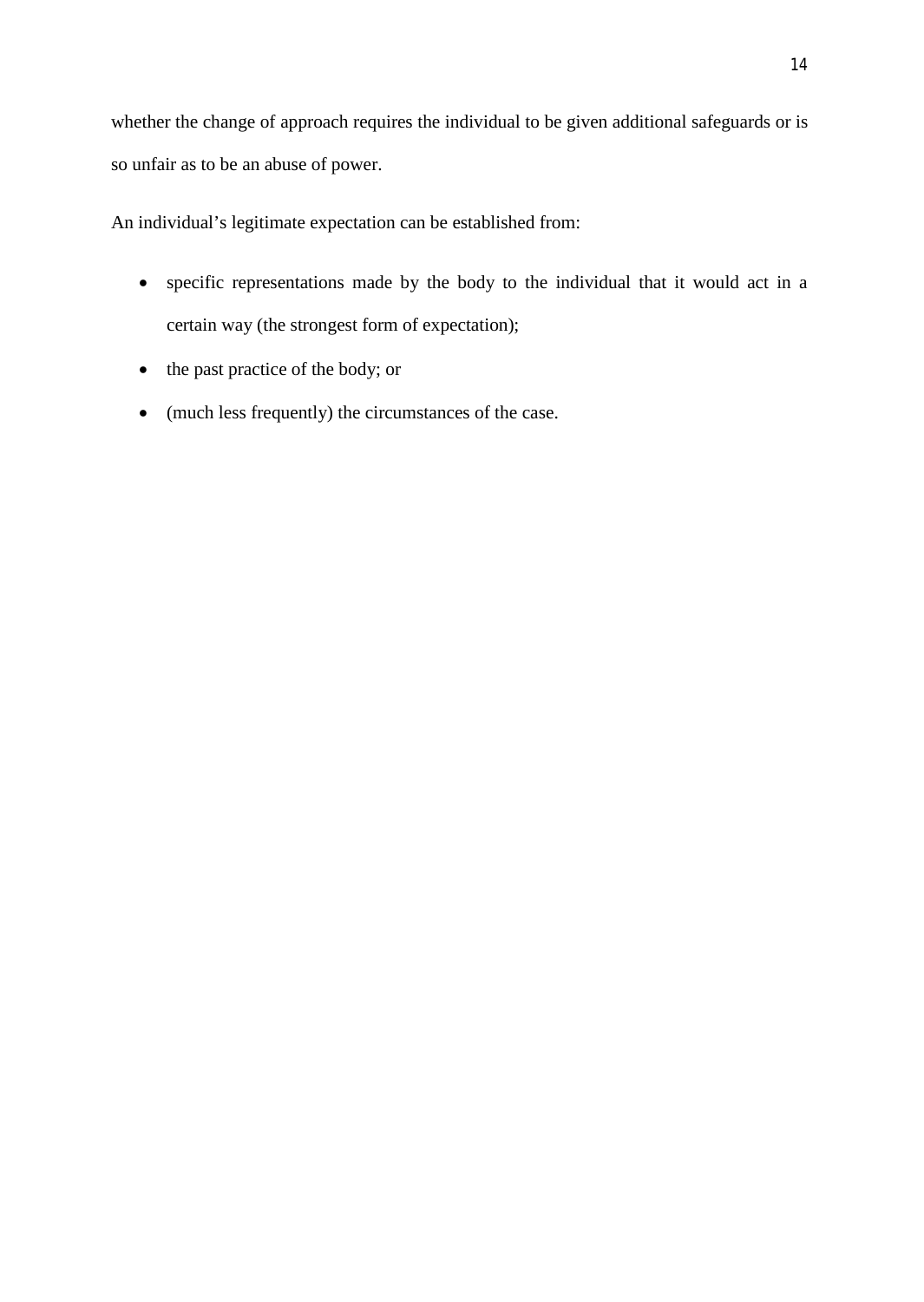Loreto Grammar school took a judicial review action against the Minister for Education. The school challenged the Minister's decision to refuse funding for the construction of a new school on the site of the existing school. The school argued that a previous Minister had promised to provide the funding to the school and, as such, the school had a legitimate expectation that the funding be provided and the new school built.

When the case was first heard, the Court agreed with the school that it had a legitimate expectation that a new school, financed by public funding, would be built on the existing site by a certain date. The Court, therefore, held that the Minister's decision was unlawful.

The Department of Education then appealed the Court's decision, arguing that the previous Minister's promise was conditional. It stated that the previous Minister's promise was dependent on the availability of funds and on the policy decisions of the present Government and could not, therefore, give rise to a legitimate expectation.

**Held:** The Court of Appeal agreed with the Department of Education. It held that, with a project of this scale, duration and ambition, details of the project would develop and change over time. As such, assessment of the project was ongoing and would require detailed approval. The Court held that the school had no legitimate expectation since no legitimate expectation could arise until final approval for funding was given.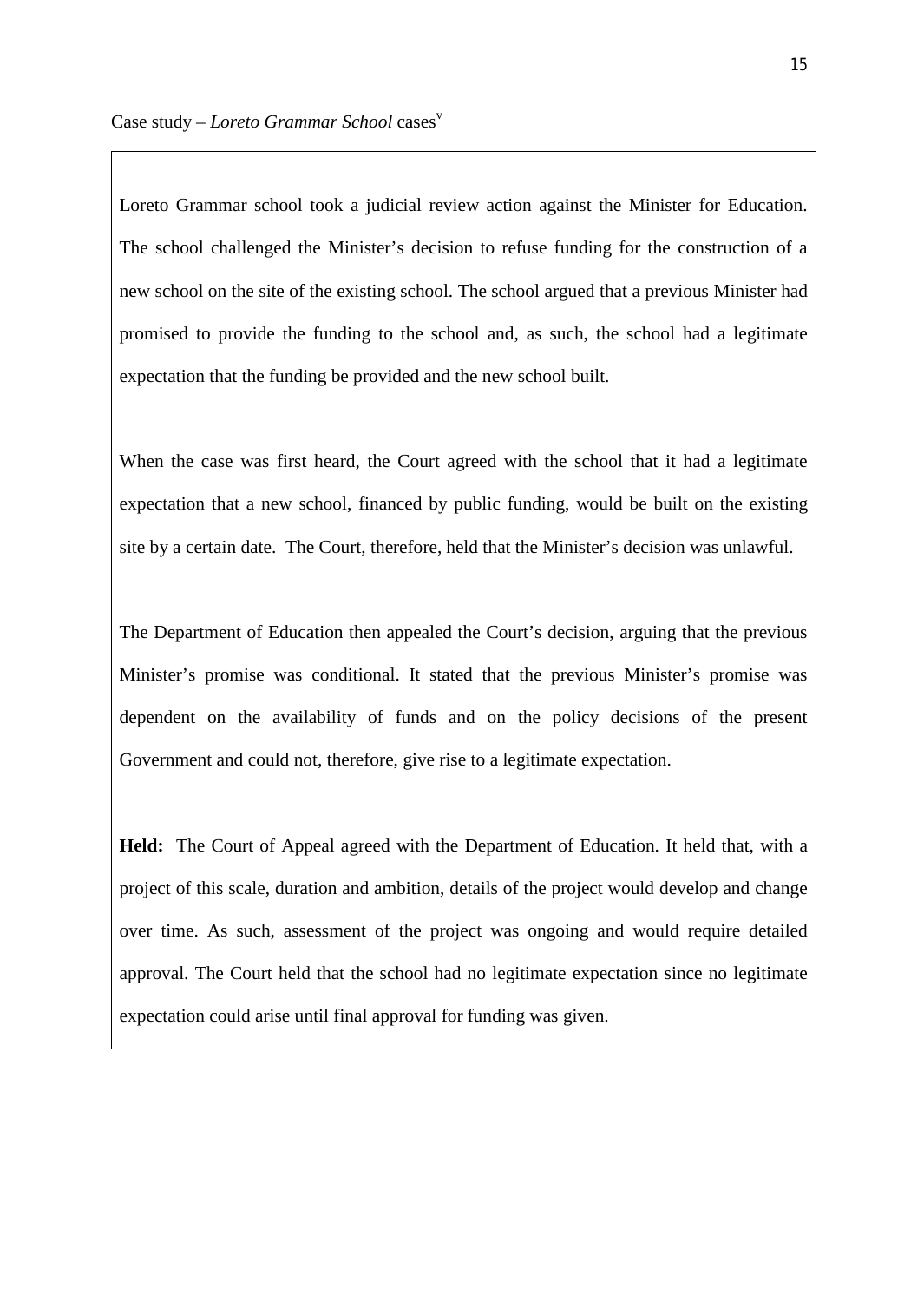#### **4 Who can take a judicial review?**

The Court will only allow an individual (including a group or company) to take a judicial review action if they have 'standing'. This means that:

- for decisions challenged on human rights grounds the individual must be a 'victim' of the disputed decision; and
- for all other challenges, the individual challenging the decision must have 'sufficient interest' in the matter.

#### What does 'sufficient interest' mean?

Individual: must generally be affected by the disputed decision Special interest group/NGO: each case will vary but the Court normally adopts a generous approach when deciding whether a particular special interest group/NGO has 'sufficient interest' in the matter. The Court will look at the matter as a whole, including the following issues:

- the role of the interest group/NGO;
- $\bullet$  the merits of the challenge;
- the importance of the matter involved; and
- the likelihood of any other responsible group making a challenge.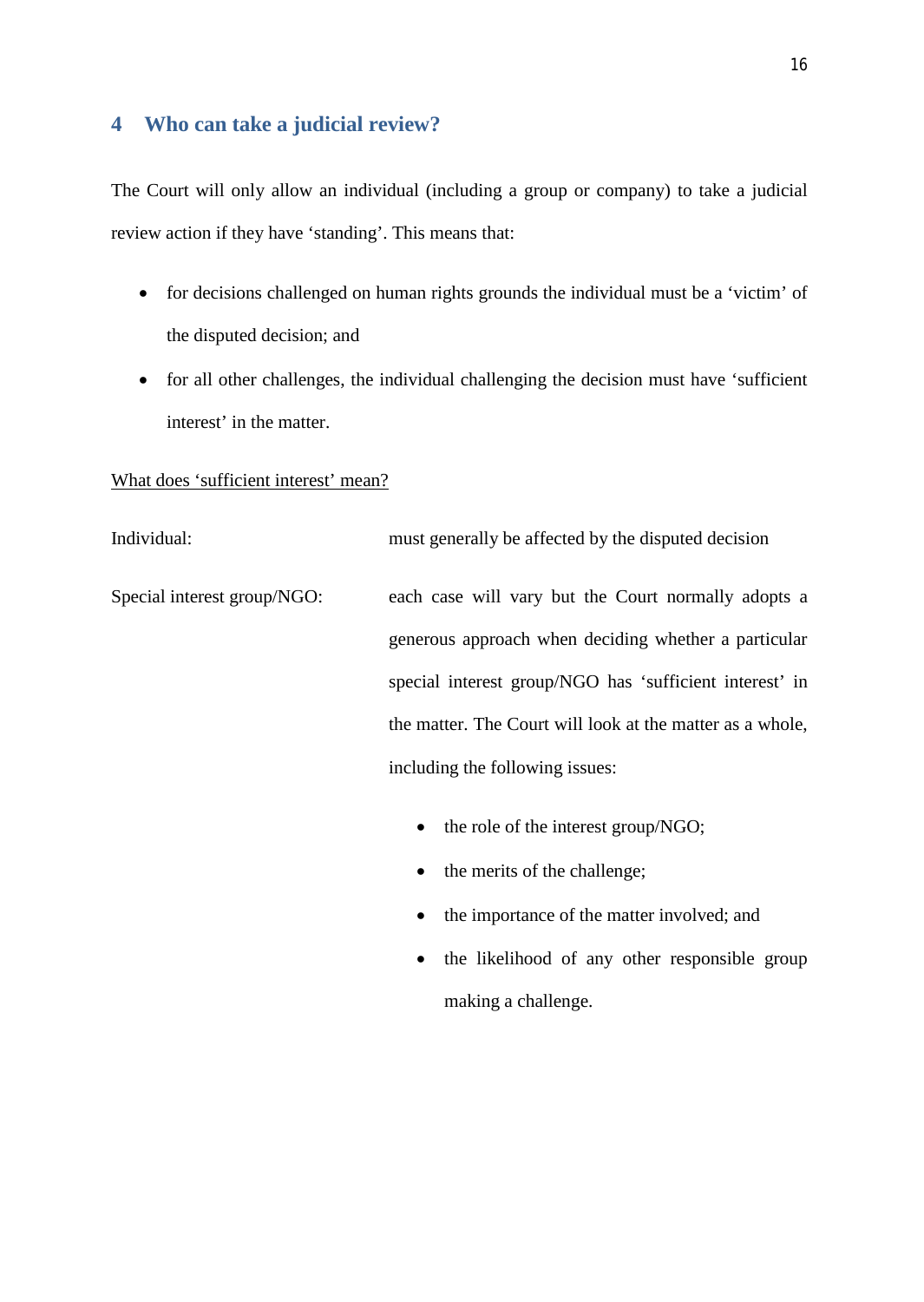#### What does 'victim' mean?

This is a stricter test than the 'sufficient interest' test.

Individual: to be a 'victim', must have personally had his/her Convention rights violated. However, there may also be circumstances where an individual is a victim on the basis that his/her Convention rights are potentially violated. Also, where an individual is a close relative (e.g. spouse or parent) of someone whose Convention rights have been violated, that individual may claim to be an indirect victim. Special interest group/NGO: Because Convention rights belong to individuals only, a special interest group or NGO cannot be a 'victim' and cannot, therefore, make a challenge in their own name on human rights grounds.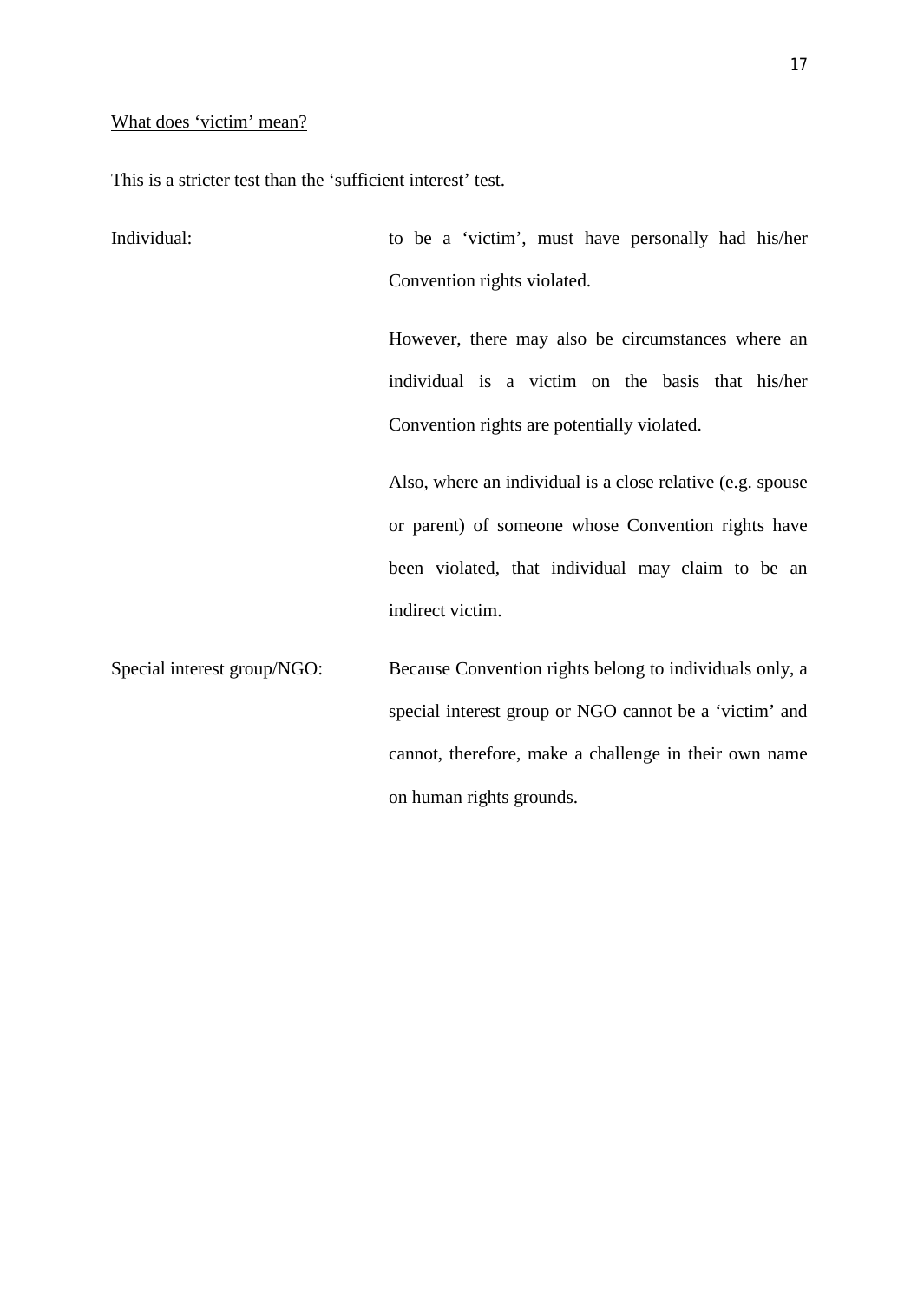Case study - *Family Planning Association of Northern Ireland's Application v Minister for Health, Social Services and Public Safety*<sup>vi</sup>

The Family Planning Association (FPA) took a judicial review action against the Minister for Health, Social Services and Public Safety. FPA argued that the Minister had failed to issue advice or guidance to women and clinicians on the availability of abortions in Northern Ireland. FPA asserted that this failure was in breach of the Minister's statutory duty to ensure the provision of health and social services.

**Held:** The Court found that FPA had 'sufficient interest' and stated that, where the applicant was a person or group seeking to challenge the validity of ministerial action on reasonable grounds, applications for judicial review should not be refused on the ground of lack of standing.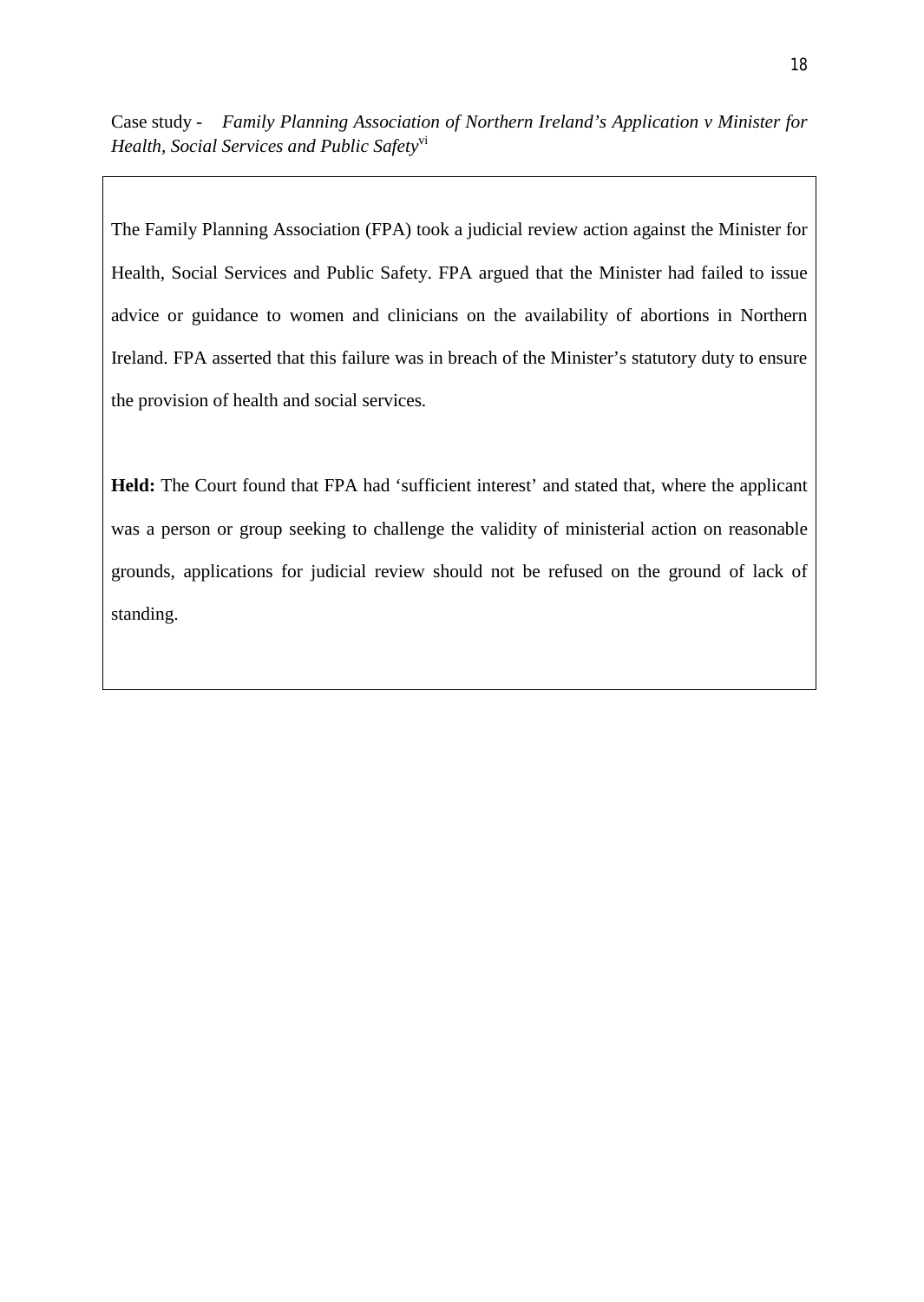#### **5 Roles for Special interest groups/NGOs in judicial review**

Special interest groups/NGOs can play a direct or indirect role in judicial review actions

#### **Direct role**

Where they have 'sufficient interest' in the matter (this has already been discussed under section 4 above), special interest groups/NGOs can challenge decisions of bodies by taking a judicial review action in their own name. Where this is not possible, or for some reason the group/NGO does not wish to bring a judicial review itself, there are a number of indirect roles which such a group may play, as discussed below.

#### **Indirect roles**

#### 1 Third party interventions

- A third party intervention basically means that the Court permits a special interest group/NGO to make a written submission, and sometimes also an oral submission, to the Court in judicial review actions between other parties. The submission should directly address the issues which the Court must decide and should generally add something which the existing parties to the case cannot provide.
- The practice of allowing a group/NGO to intervene is becoming more common.
- It is important for a group/NGO to be clear about why they wish to intervene in a judicial review action between other parties. A group/NGO may wish to intervene for a number of reasons. For example:
	- o An intervention can give a different perspective to the issue being decided.
	- o It can add credibility to a point being made by one of the parties.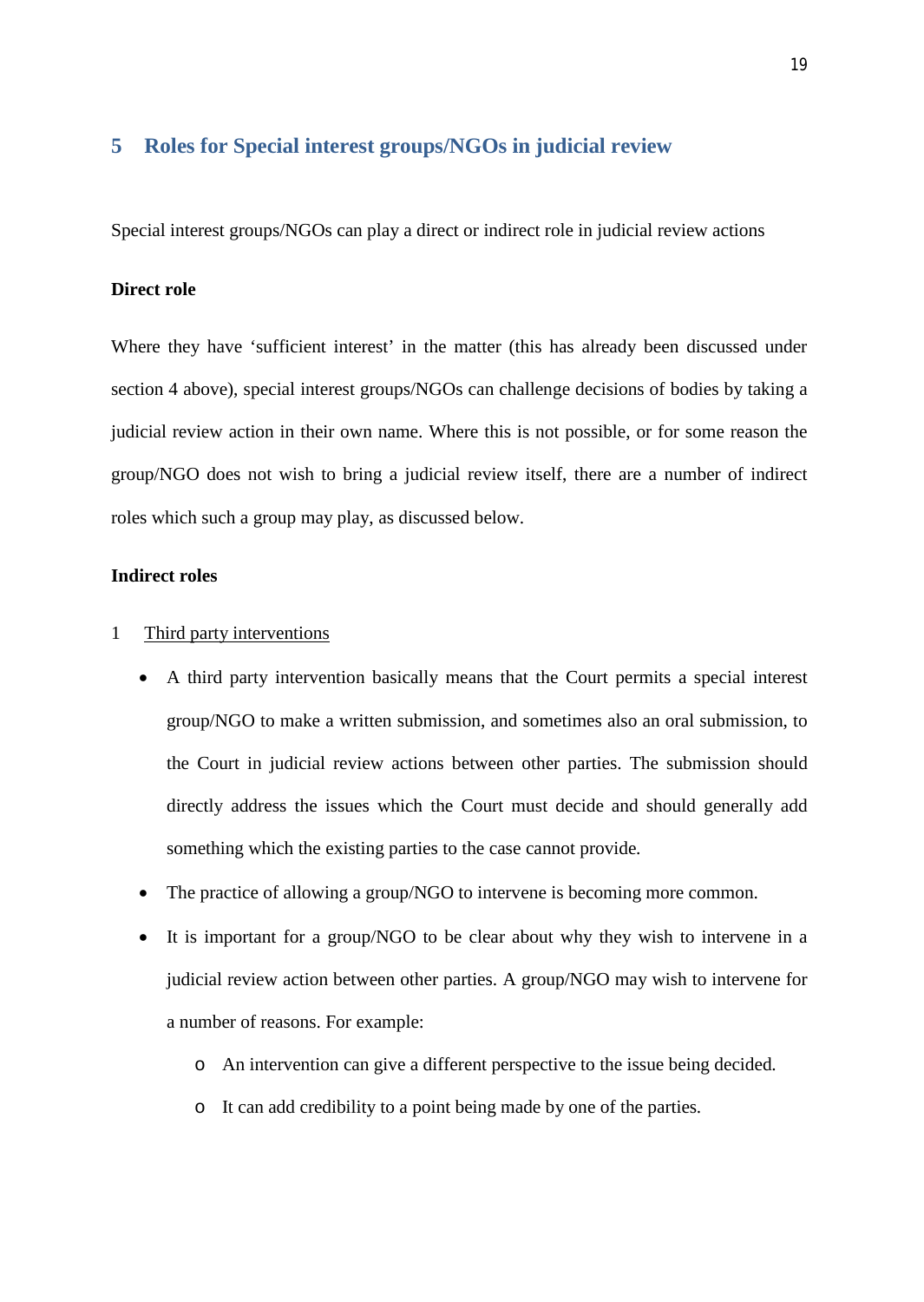- o It can provide additional information on the implications the Court's decision might have.
- The Court will usually permit a third party intervention if:
	- o the interest group has some expertise in the matter at hand;
	- o the intervention will assist the Court in deciding the case; and
	- o the benefits of allowing the intervention outweigh any inconvenience, delay or expense it may cause to the parties involved.
- Although not required, it can be useful to seek consent to intervene from the parties involved. Groups are advised to do this before approaching the Court.
- It is possible to make a joint intervention with another group.
- It is important to remember that third party interveners normally bear their own costs.

#### 2 Assistance to parties in a judicial review action.

It is possible for special interest groups/NGOs to provide assistance to a party in a judicial review action without becoming formally involved in the case through a third party intervention. For example, groups/NGOs can assist a party by providing them with:

- their expertise and advice;
- reports and evidence; or
- funding.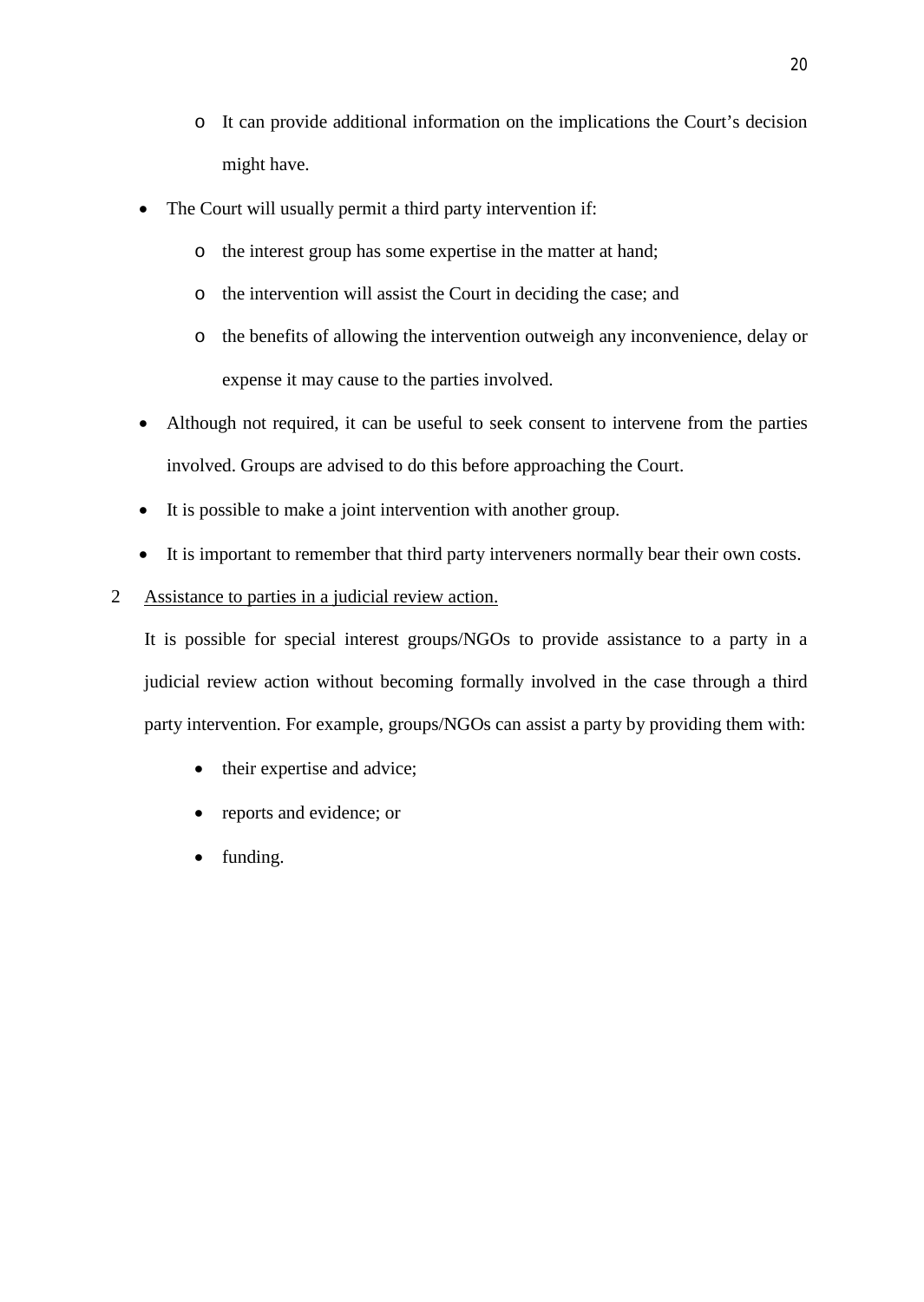This judicial review action concerned a challenge to the introduction of Anti-Social Behaviour Order legislation in Northern Ireland. One of the grounds of challenge was based on the statutory equality duty in section 75 of the Northern Ireland Act 1998. This was to be the first time a Northern Ireland court would consider this particular duty.

The Committee on the Administration of Justice (CAJ) had been involved in lobbying and briefing around the enactment of section 75. It had also continued to monitor the operation of section 75 and had a dedicated equality officer to carry out this task. Due to its knowledge of the background to section 75 and the purpose for which it was enacted, CAJ was in a unique position and also had a clear interest in ensuring its effective implementation.

Due to its unique position, CAJ was granted leave to intervene. While the judicial review action was ultimately unsuccessful, CAJ's submissions on the correct interpretation and application of section 75 were specifically relied upon by the Court.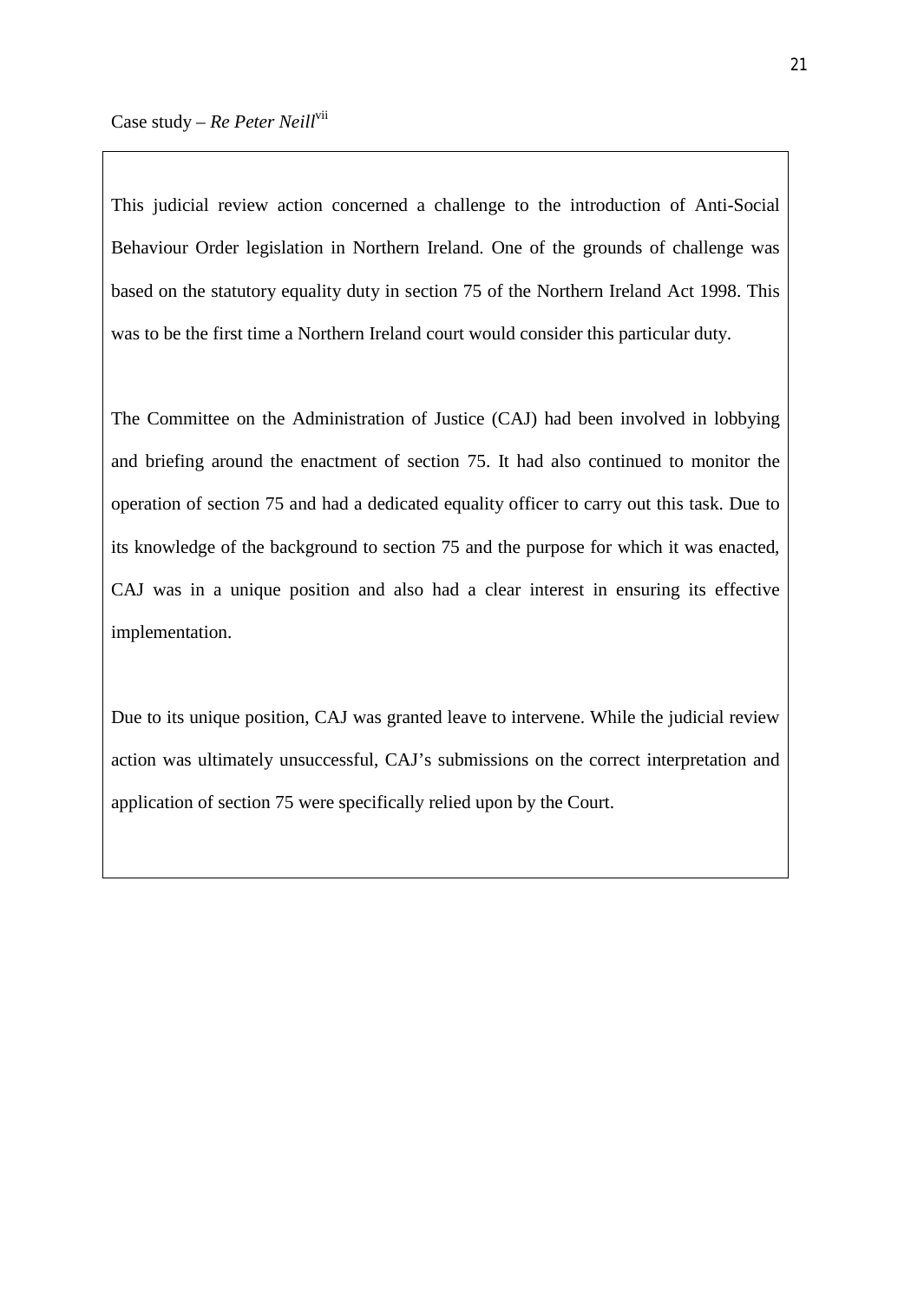#### **6 Remedies**

If the Court finds that a body's decision or decision-making procedure was unlawful, it may make one of the following orders:

- Quashing order (also referred to as *certiorari*): This is the most commonly requested remedy. It strikes down the unlawful decision made by the body. The body must then re-take the decision, in a lawful manner this time.
- Prohibiting order: This prevents a body from taking an unlawful decision or action.
- Mandatory order (also referred to as *mandamus*): This order requires the body to carry out an action it has a duty to perform.
- Declaration: The Court may simply declare what the law is or declare the respective rights of the parties without making any further order.
- Injunctions: Like prohibiting and mandatory orders, injunctions either restrain a body from acting in a certain way or compel a body to act in a certain way.
- Damages: Damages are rarely awarded but may be awarded in judicial review actions in some circumstances, particularly those cases taken on human rights grounds.

**Remember:** It is important to know at the outset what remedy a particular individual is looking for. Unless he or she is seeking one of the above remedies, judicial review may not be the appropriate mode of redress for that person.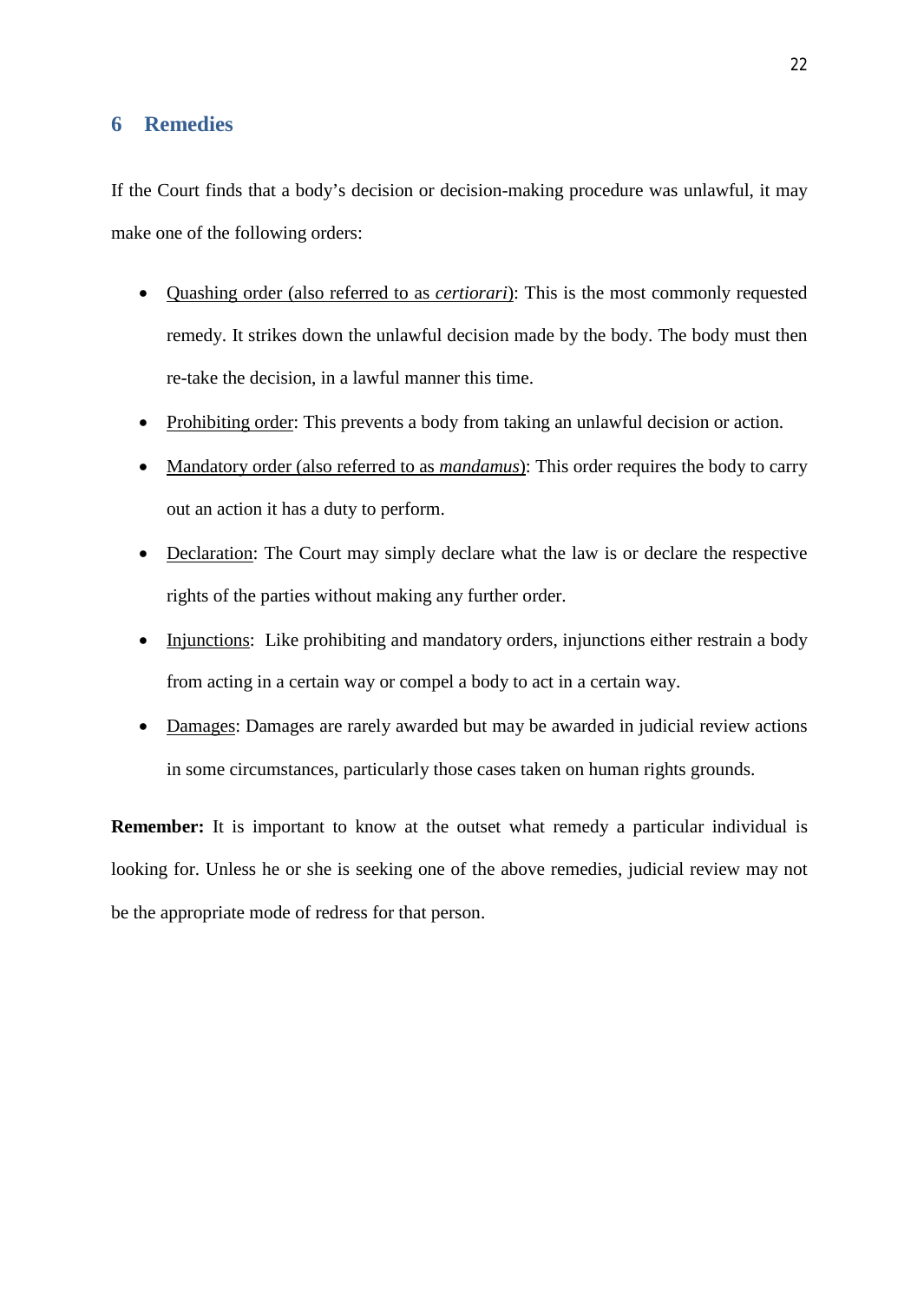#### **7 Steps to be taken before initiating a judicial review action**

#### **(NB: At all times, keep in mind the time limits for judicial review applications!)**

- 1. Engage in correspondence with the body.
	- As a general rule, it is best to try to resolve the problem with an informal complaint first and then resort to other methods if that does not work.
- 2. Try all other available remedies:
	- Internal appeal or complaints procedures: For example, all public bodies have a mechanism for dealing with complaints, the details of which are usually on their websites.
	- Ombudsmen: For example, the Northern Ireland Ombudsman also deals with complaints of unfair treatment by the Government and public bodies.
	- A statutory right of appeal may exist.
- 3. Comply with the 'Pre action Protocol for Judicial review'.
	- Where an individual has been unable to resolve the problem informally and has tried all other appropriate remedies, they must, if there is time to do so, send a detailed letter to the body before taking any further action.
	- This letter (known as a 'letter before action') must be in the format set out in the 'Pre action Protocol for Judicial review'. The 'Pre-action Protocol' is available on the Court Service's website at: [http://www.courtsni.gov.uk/en](http://www.courtsni.gov.uk/en-)gb/judicial%20decisions/practice%20directions/documents/practice%20note% 201\_2008/j\_j\_pn%201-2008%20revised%20version.htm
	- Ideally, the letter before action should be done by a lawyer specialising in judicial review and it should:
		- i. set out, in detail, where it is alleged the body has gone wrong;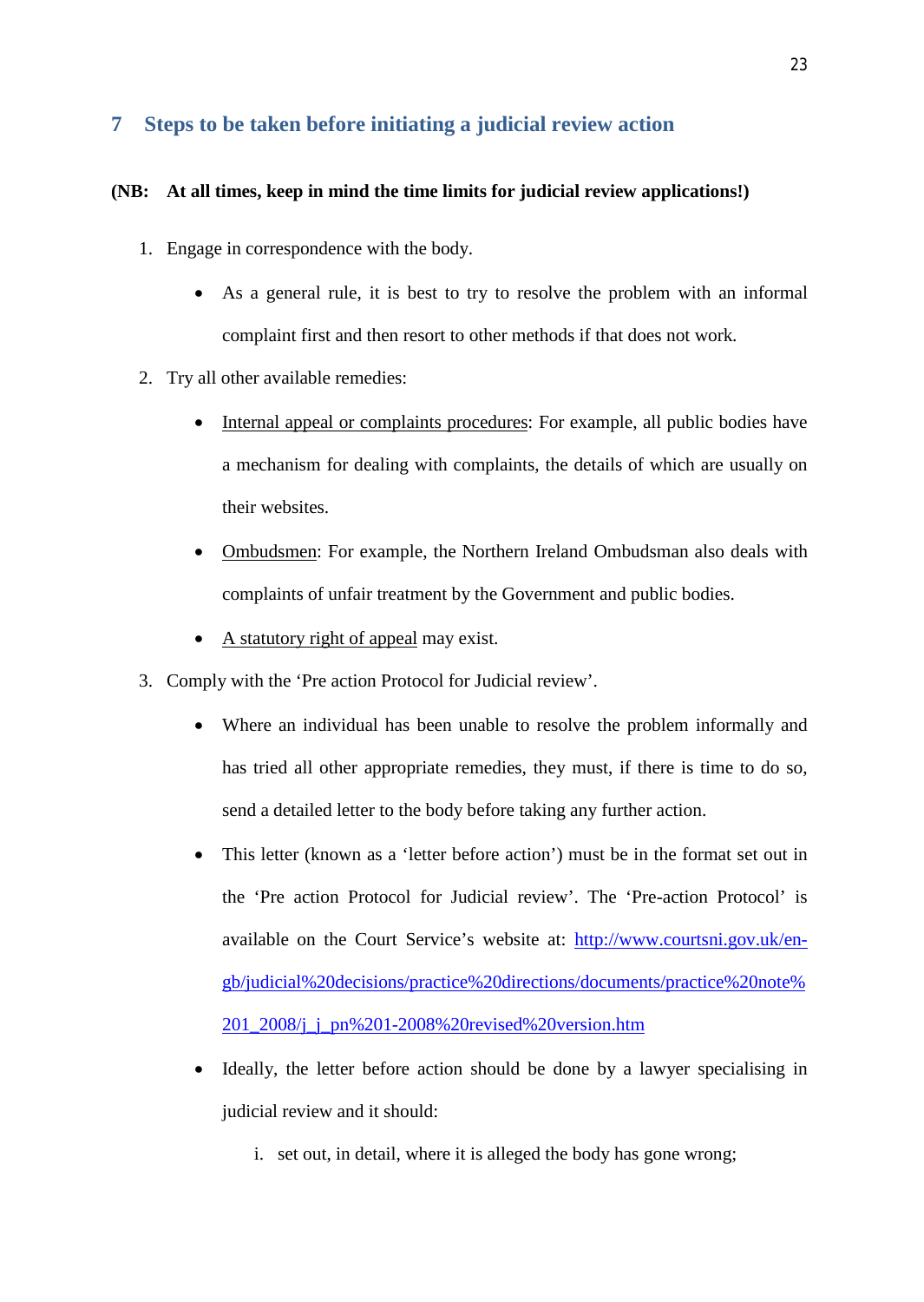- ii. ask the body to provide, within a specified timeframe, detailed reasons for its decision; and
- iii. threaten judicial review action if the body does not provide the detailed reasons within the timeframe or does not provide satisfactory reasons.
- Often, letters before action encourage bodies to put matters right without the need for any further action. This saves time and money.
- If a letter before action is not sent to the body, there is a risk that the Court will not make an order for the body, if it is the losing party to pay the costs of the winning party (see Section 10 below on Costs).
- 4. Apply for legal aid
	- In an appropriate case, it may be possible for an individual to apply for legal aid to meet the costs of his/her judicial review application.
	- Applications for legal aid should be made to the Northern Ireland Legal Services Commission (LSC). LSC has certain criteria which must be met before it will grant legal aid, including the following:
		- othe case must have a reasonable chance of succeeding (often LSC will require an opinion from Counsel regarding the case's prospects); and othe disposable income of the individual applying for legal aid must be below a certain level.
	- LSC may grant a legal aid certificate which authorises the individual to progress his/her case to its final conclusion or it may be restricted in scope.
	- Further information on legal aid applications can be found on the LSC's website at: <http://www.nilsc.org.uk>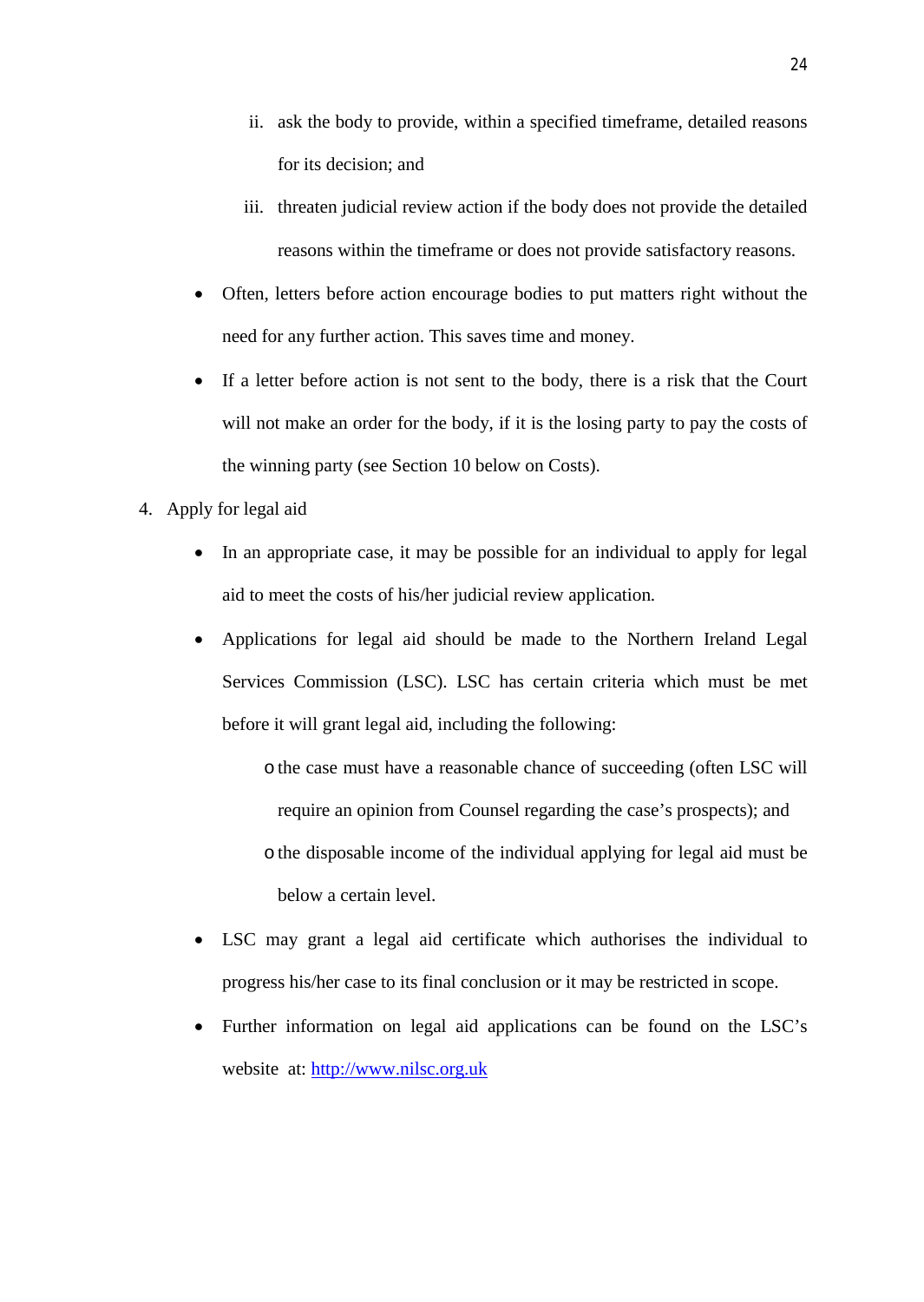#### **8 Steps involved in the judicial review process**

An application for judicial review has two fundamental stages:

1. Application for leave to apply for judicial review.

This is where an individual asks the Court for leave (i.e. permission) to have his/her case dealt with by the Court. The Court will either grant or refuse permission to proceed to the second stage. Cases are usually only refused leave if they are hopeless on their merits or if there is some fundamental problem with the application (such as a lack of standing or an unacceptable delay in bringing the case).

2. Substantive hearing of the case.

This is where the Court considers the case after all the relevant evidence has been provided and gives its judgment.

#### **Application for leave to apply for judicial review**

There are three documents (these should be prepared and lodged by a lawyer specialising in judicial review cases) which must be lodged with the Court in order to initiate an application for leave:

- 1. Order 53 statement.
- 2. A supporting affidavit verifying the facts relied upon.
- 3. An *ex parte* docket.

In addition to the above documents, applications concerning immigration and asylum cases which challenge a person's removal from the country should include the following documents: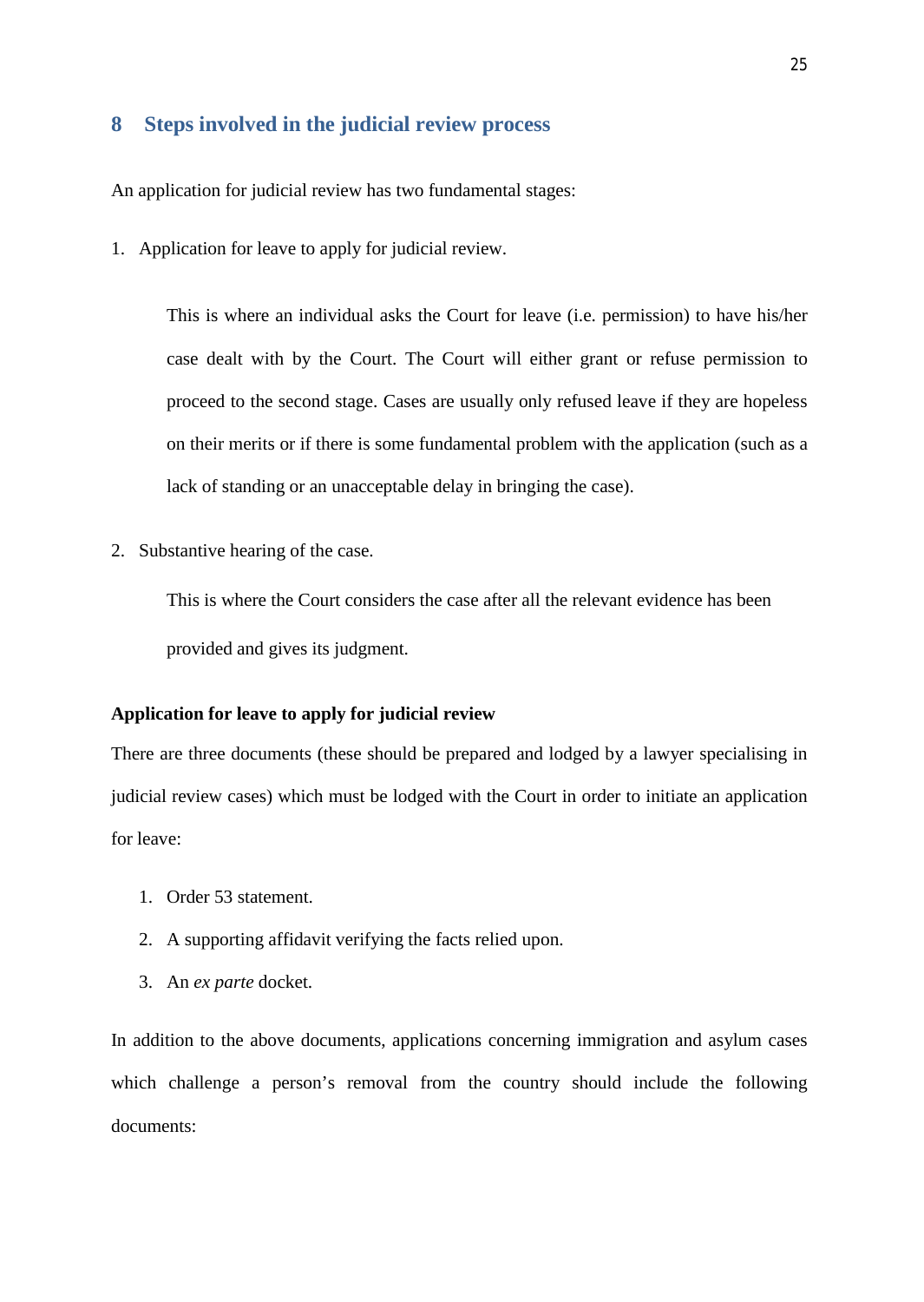- 1. A copy of the removal directions and the decision to which the application relates.
- 2. Any other document the person was provided with when they were served with the removal directions.

Following the lodgement of these documents, the respondent (i.e. the body being challenged) is usually given an opportunity to comment on whether or not leave should be granted.

The judge may make a decision on the grant of leave 'on the papers'. This means that he or she will decide whether to grant or refuse leave after considering all of the documents that have been lodged with the Court. It is more common, however, for the judge to hold an oral hearing before making a decision as to whether leave should be granted.

#### **Reasons why a judge may refuse to grant leave**

The most common reasons why a judge may refuse to grant leave are as follows:

- The application was not brought promptly or within the judicial review time limit;
- The applicant failed to disclose all relevant information to the Court;
- The other party was not performing a public function at the time it made the decision;
- The applicant did not have standing; or
- The applicant had an alternative remedy which he/she should have tried first.

If leave is refused, it may be possible to appeal the refusal. If leave is granted, the case may proceed to the second stage.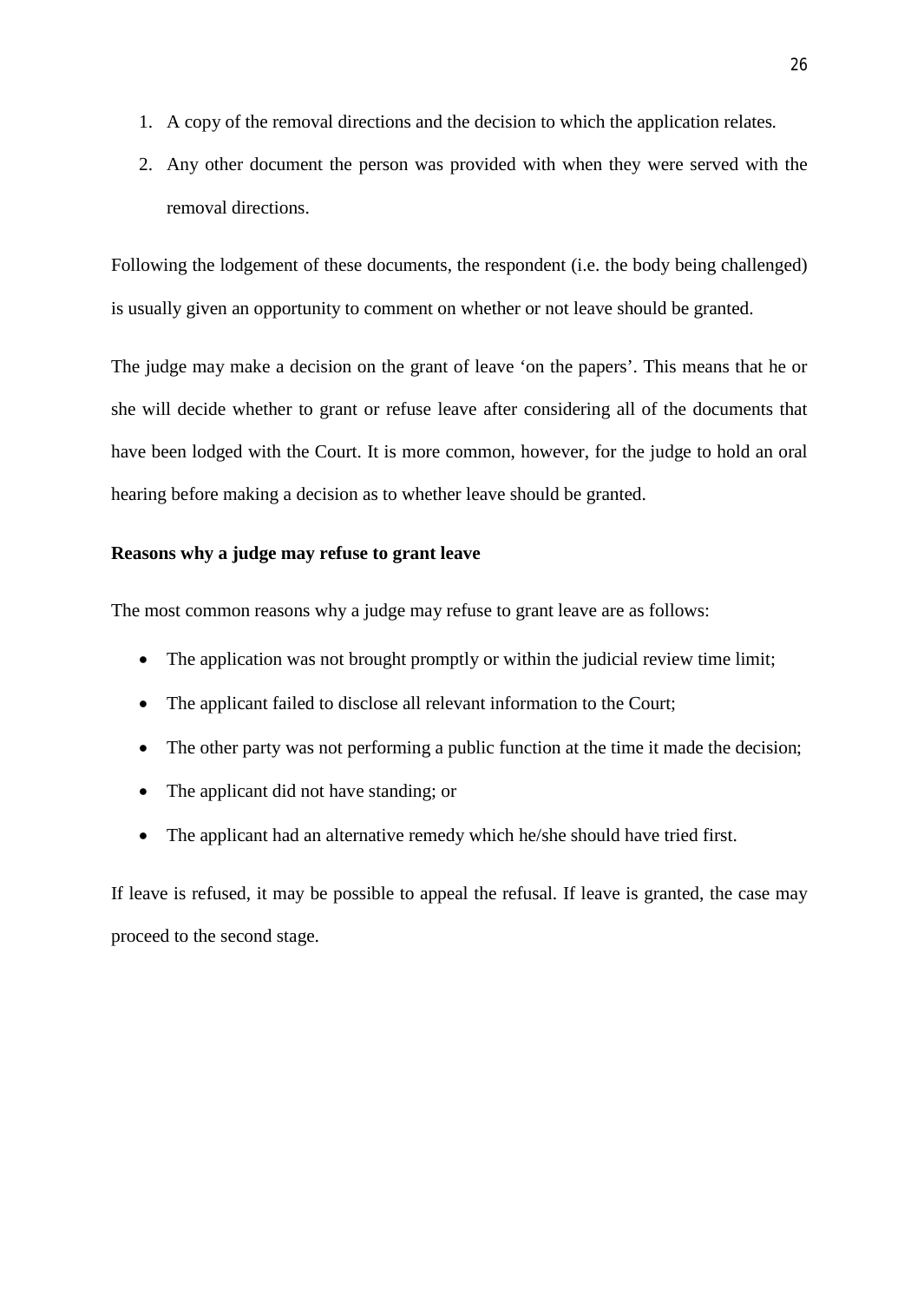#### **Substantive hearing of the case:**

#### Notice of Motion

Within 14 days of leave being granted, a document known as a 'Notice of Motion' must be lodged with the Court. Again, this document should be prepared and lodged by a lawyer specialising in judicial review cases.

This 'Notice of Motion' initiates the judicial review action. If it is not lodged within 14 days of leave being granted, the leave will lapse and it will be necessary to go back to Court to ask again for permission for the case to be heard by the Court.

#### Progress of the case

Once the 'Notice of Motion' has been lodged, there may be a number of matters to be dealt with before the judge will set a court date to hear the case. The most important of these is the filing of evidence. The respondent (the body being challenged) will generally file a sworn statement or statements (called 'affidavits') explaining its side of the story. The applicant, and any other parties, will have a chance to respond to this and there can be several rounds of written evidence before the case is ready for hearing. It is possible for a judge to hear evidence in Court from witnesses in a judicial review case but this is very rare; and most cases are dealt with by the evidence being provided in written form.

There may be other matters which are also dealt with before the case is ready for full hearing. For example:

Discovery: This is where parties involved may apply for the other party to disclose documents relevant to the case.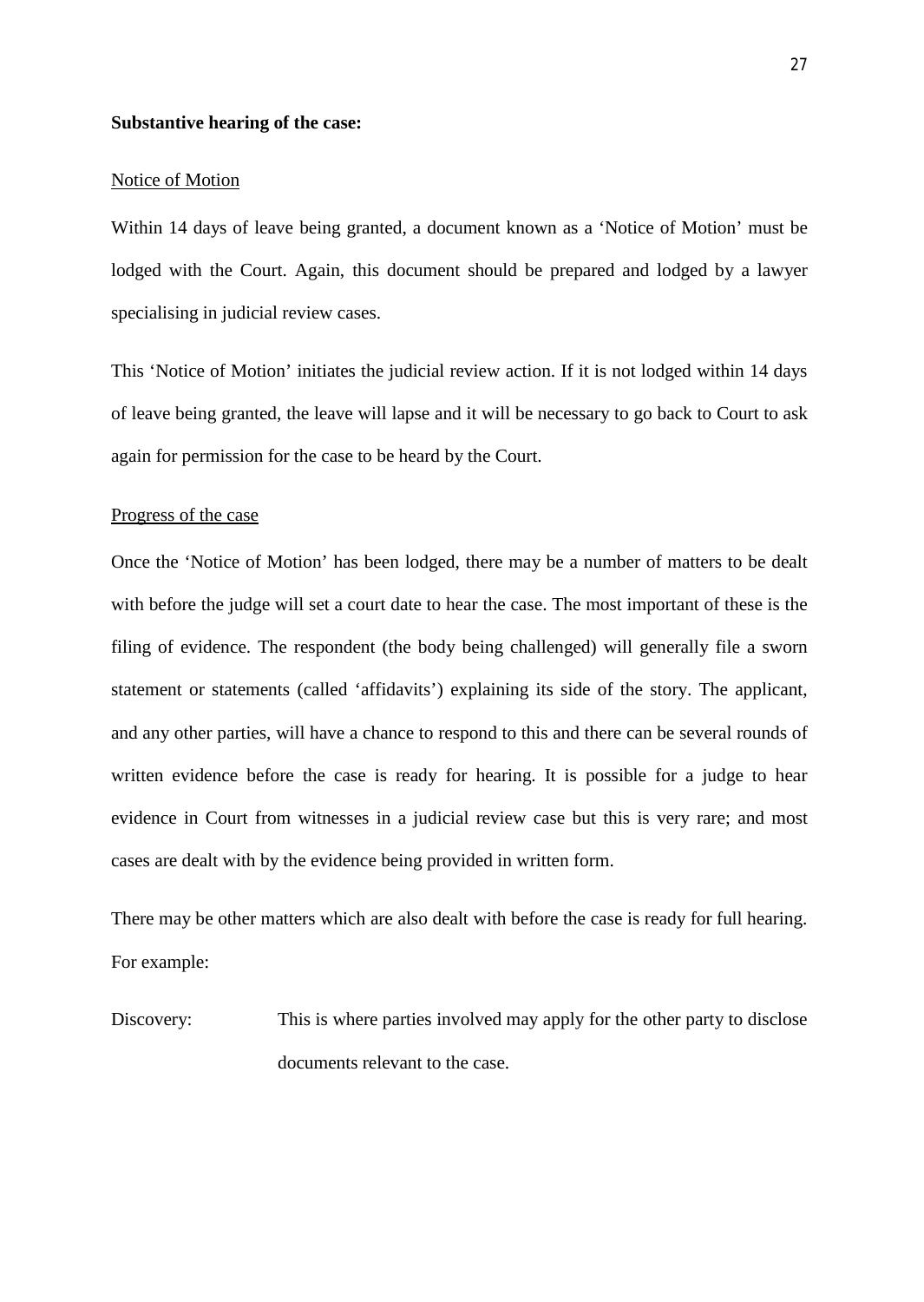Interrogatories: This is where parties may apply for the other party to provide written answers to questions, requesting specific information relevant to the case.

A judge will manage the progress of the case. He or she will set a timetable for the completion of all matters and will then fix a date for the hearing of the matter.

#### Settling a judicial review action

A judicial review action may be resolved before the hearing of the case. This may happen in circumstances where one of the parties concedes on the basis that the other party has a strong case.

A judicial review action may also be settled where, due to developments, both parties recognise that the action is no longer of practical relevance. If a case is not settled, the matter will proceed to the substantive hearing.

#### The substantive hearing

It is for the applicant to prove 'on the balance of probabilities' that the disputed decision was unlawful. This means that the applicant must prove that it is more probable than not that the decision was unlawful.

As noted above, evidence is normally by way of affidavit only. This means that the applicant and respondent do not give oral evidence. Instead, they lodge sworn statements containing their evidence with the Court.

On the day of the hearing, Counsel for both the applicant and respondent will put arguments to the judge as to why the case should either succeed or fail. Usually, the judge will give his or her decision in writing at a later date.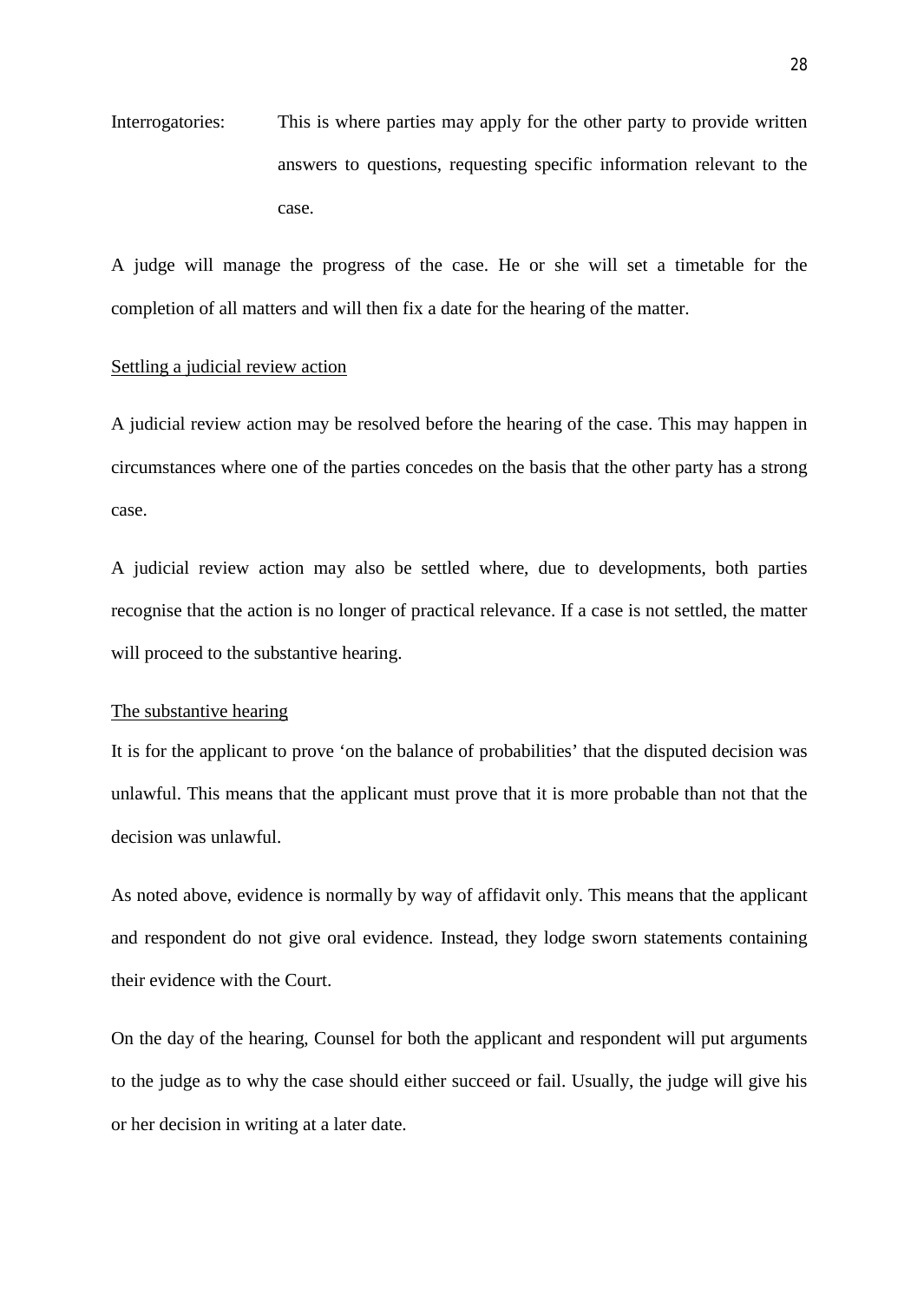#### Length of time a judicial review action takes

The length of judicial review actions varies from case to case.

In urgent cases, it is possible to speed up the process. For example, in circumstances where a prisoner is urgently seeking compassionate leave, a letter before action, application for leave and substantive hearing may be dealt with within a number of hours. There is no set procedure for dealing with urgent matters but, if a case is particularly urgent, the Judicial Review Office within the Courts Service should be informed as soon as possible.

On the other hand, other particularly complex cases may take up to two years before judgment is finally given. The important thing to remember is not to delay and to seek legal advice as soon as possible.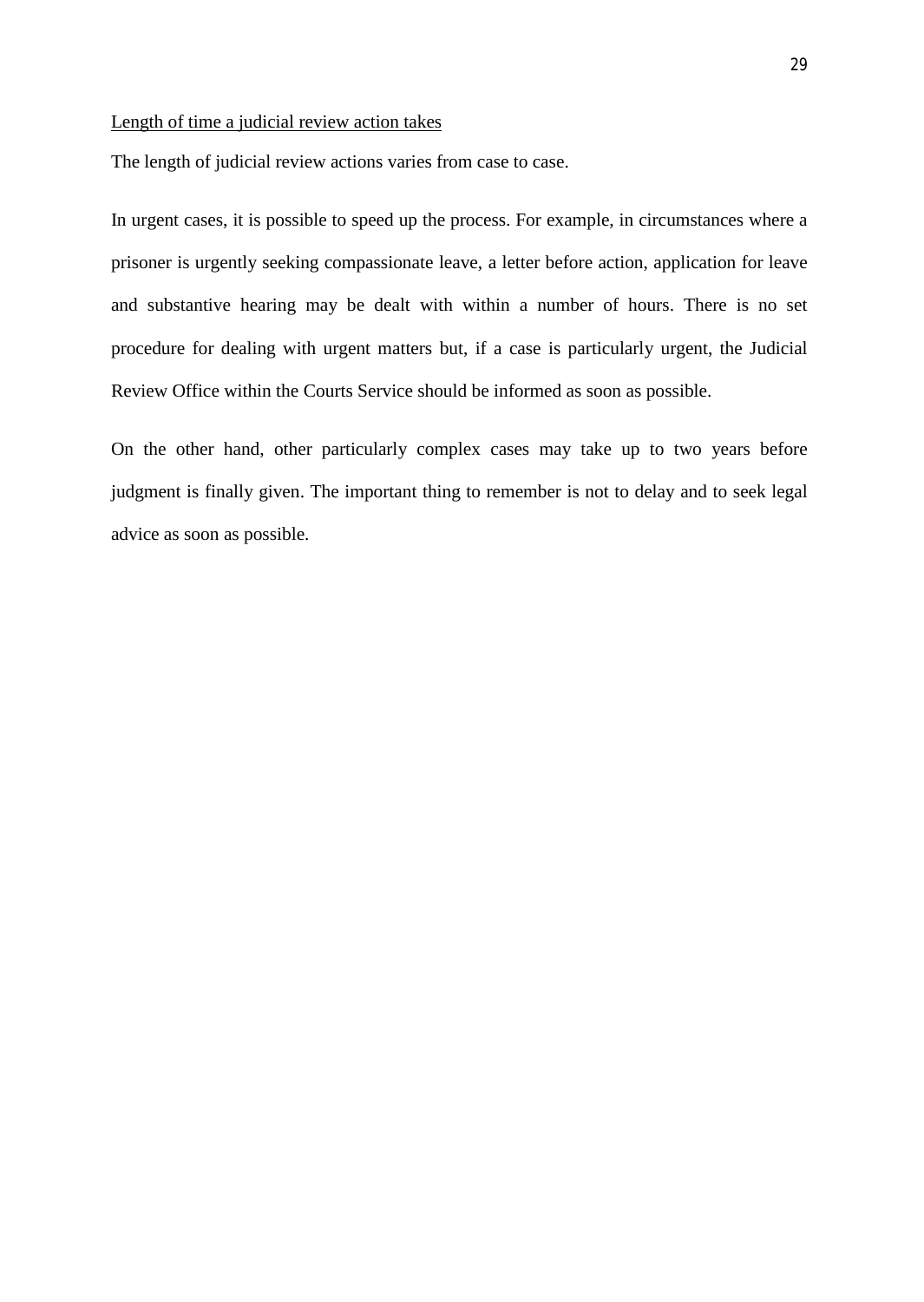

30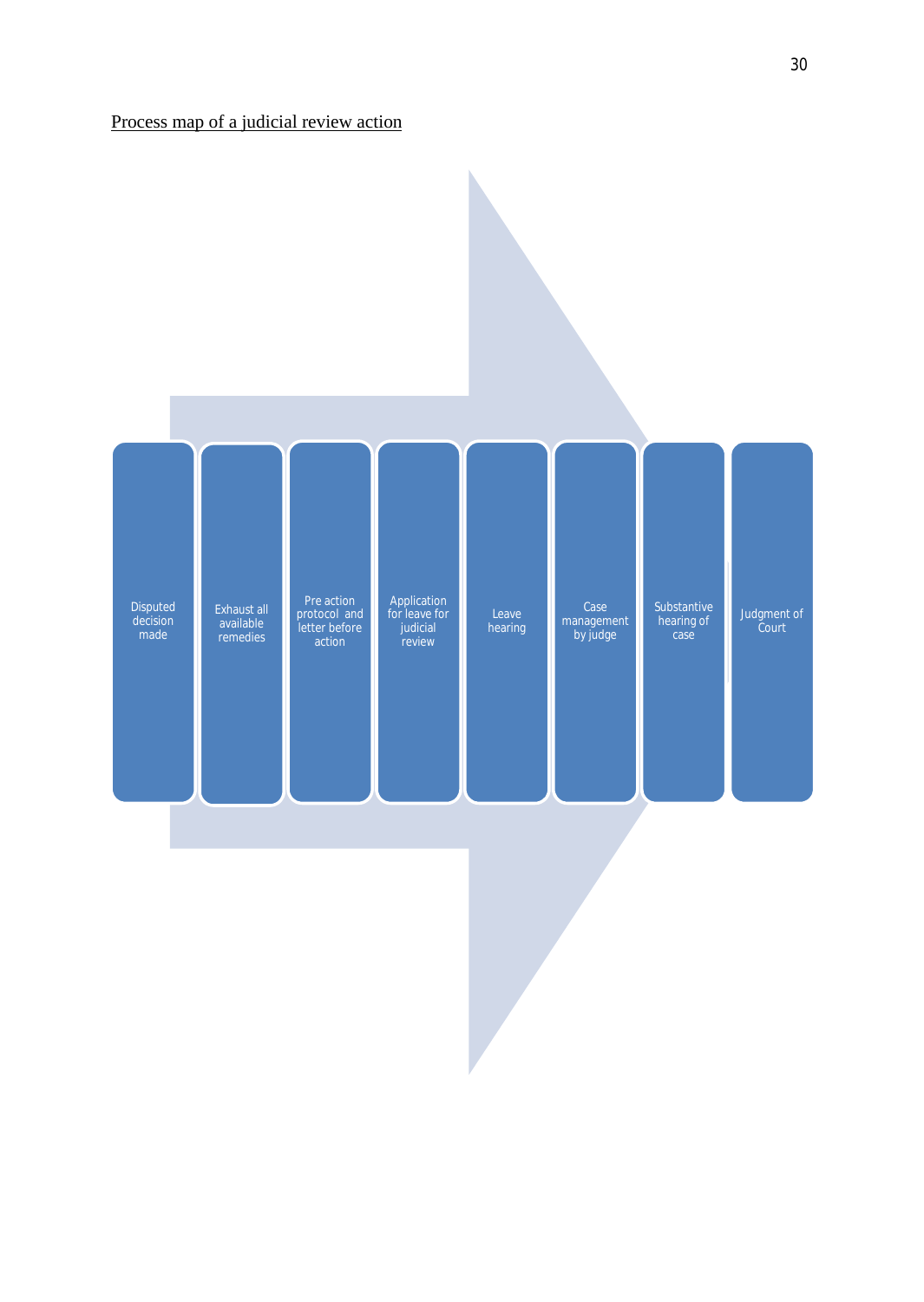#### **9 Time limits**

Under the High Court Rules, judicial review actions must be brought **promptly.** This is because judicial review actions have the potential to impact the interests of the public generally as well as the interests of the applicant.

The outer time limit by which applications must be initiated is **within three months of the date the disputed decision was made.** Although this time limit can be extended by the Court where there is good reason for the delay (see below), it is best not to be in the position of having to seek such an extension.

#### What does 'promptly' mean?

There is no actual definition of what promptly means. It depends on the circumstances of each case but, as a general rule, it means:

Applications should be initiated (i.e. actually lodging the required documents with the Court requesting the Court for leave – see Section 8 above) **as soon as possible**:

- once it is clear that the case is suitable for judicial review; and
- the pre action protocol has been complied with (note: there may not be enough time to comply with the pre action protocol if the outer time limit of three months has almost expired).

**NB: Do not assume that seeking leave within 3 months is sufficiently prompt. It is possible to be refused leave even though it has been sought within 3 months of the disputed decision being made.**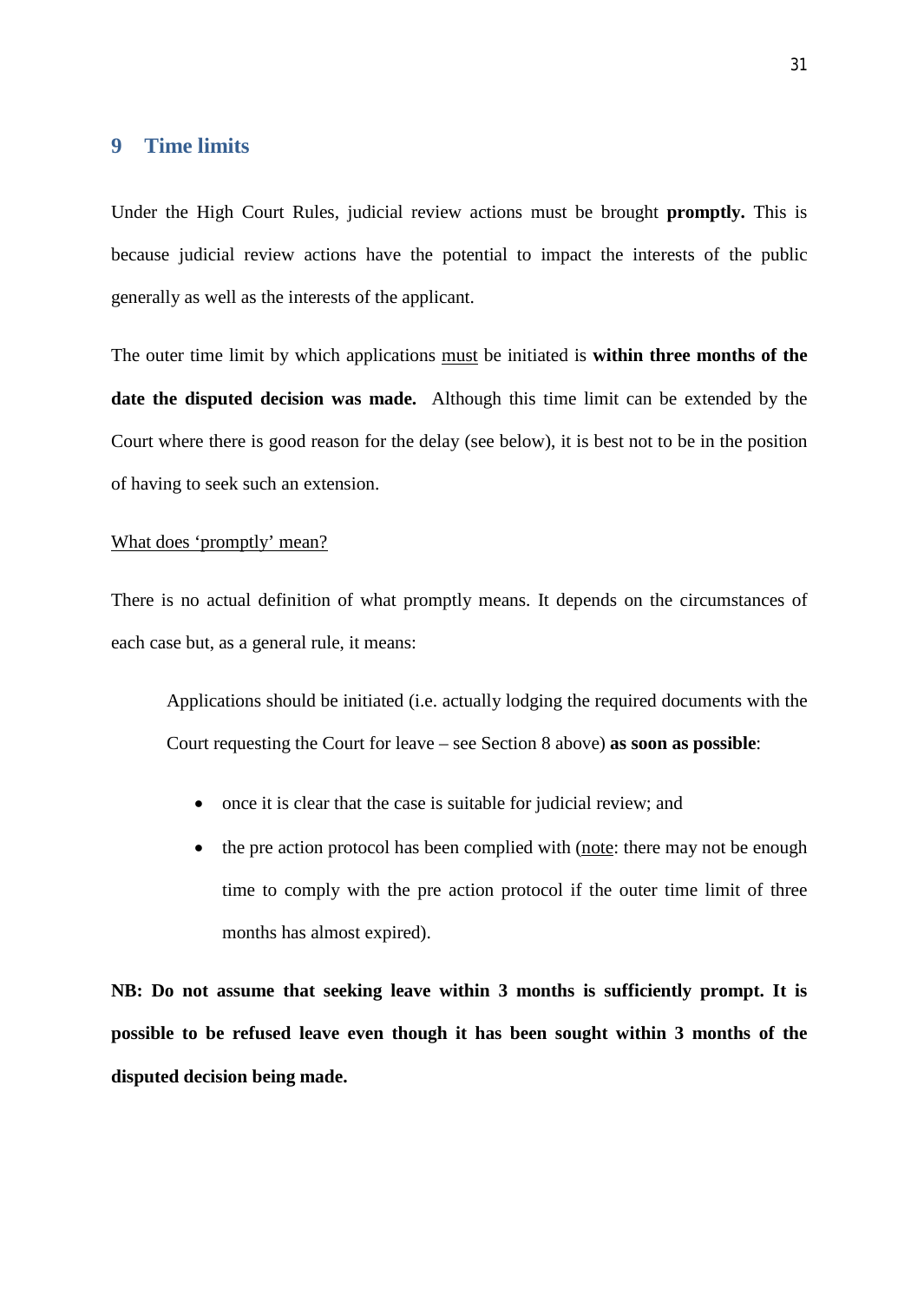#### Delay

If there has been any delay in making an application for judicial review, this delay will need to be explained to the Court. The following are usually not accepted as valid excuses for late applications:

- ignorance of the law, even if you have been badly advised; or
- unjustified delay in seeking proper advice.

#### Extension of time

Extension of time to initiate a judicial review action may be granted by the Court. Examples of reasons why the Court may grant an extension of time are as follows:

- The grave consequences for the applicant if time is not extended.
- The time taken to pursue an alternative remedy.
- The time spent seeking legal advice if the issue is particularly complex.
- The time spent seeking public funding for the applicant.

#### Environmental matters

The time limit for initiating judicial review actions which involve relying on EU environmental law is generally three months (because EU law considers the notion of acting 'promptly' to be too imprecise). In certain such cases, therefore, there is no requirement for the applicant to act as quickly as possible (although this is still advisable).

For judicial review actions concerning domestic environmental law, the applicant must act as quickly as possible.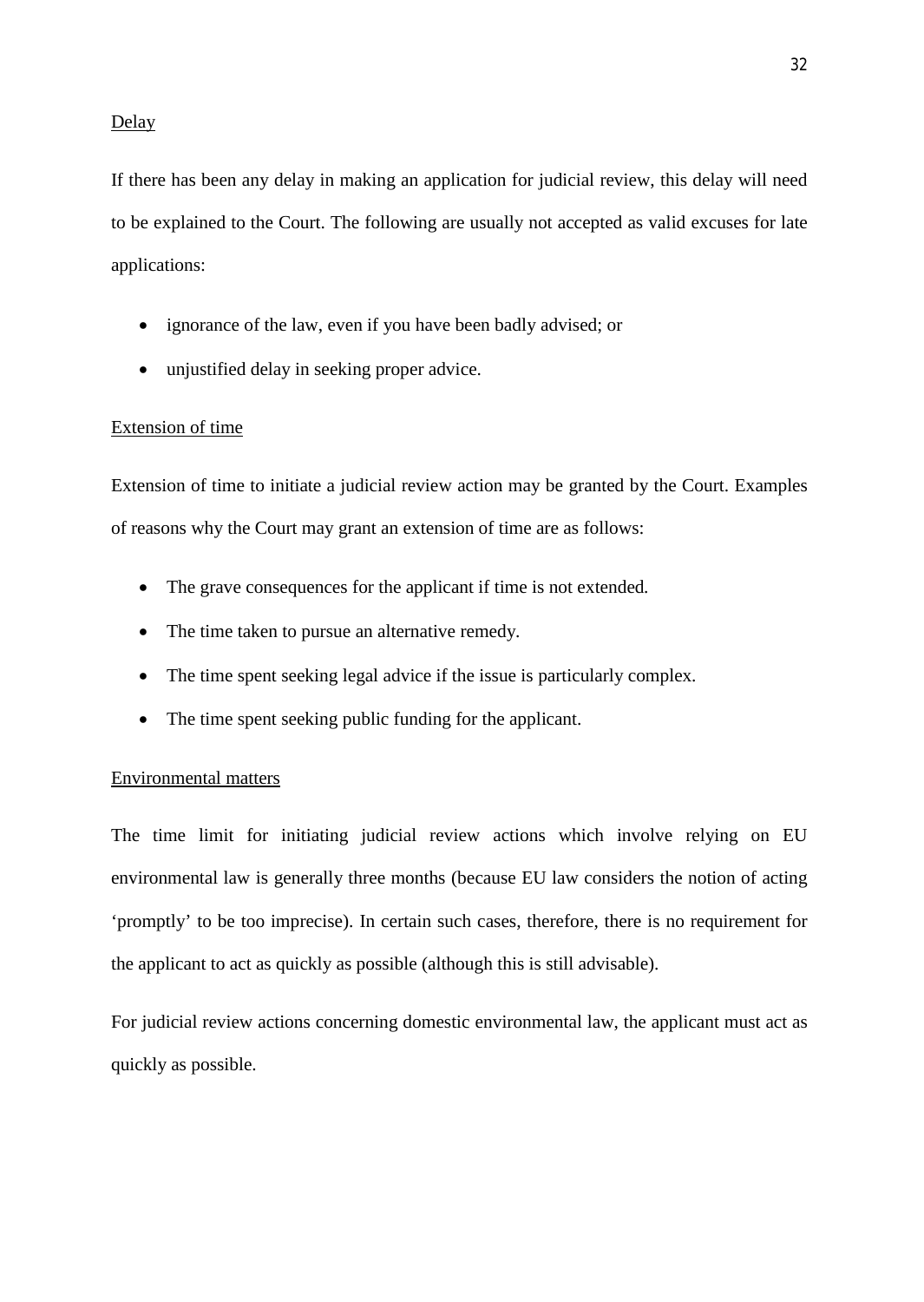#### **10 Covering the costs of judicial review**

#### **Costs rules**

The determination of who pays for the cost of a judicial review action is a matter for the judge to decide in the particular circumstances of the case. This can be a very important issue, however, since the costs of judicial review proceedings in the High Court can be very substantial indeed.

#### • Leave stage

If leave to apply for judicial review is refused, the unsuccessful applicant normally bears his or her costs only.

However, there may be exceptional circumstances where an unsuccessful applicant can be ordered to pay the other party's costs. For example, if the applicant failed to engage in any correspondence with the other party prior to making the application for leave.

If leave is granted, the issue of who pays the leave stage costs is normally left until the substantive hearing of the matter.

#### • Substantive hearing stage

The general rule is that the losing party will pay all or a proportion of the other party's costs as well as their own costs.

However, it must be remembered that the judge always has discretion to make any order that he or she sees fit.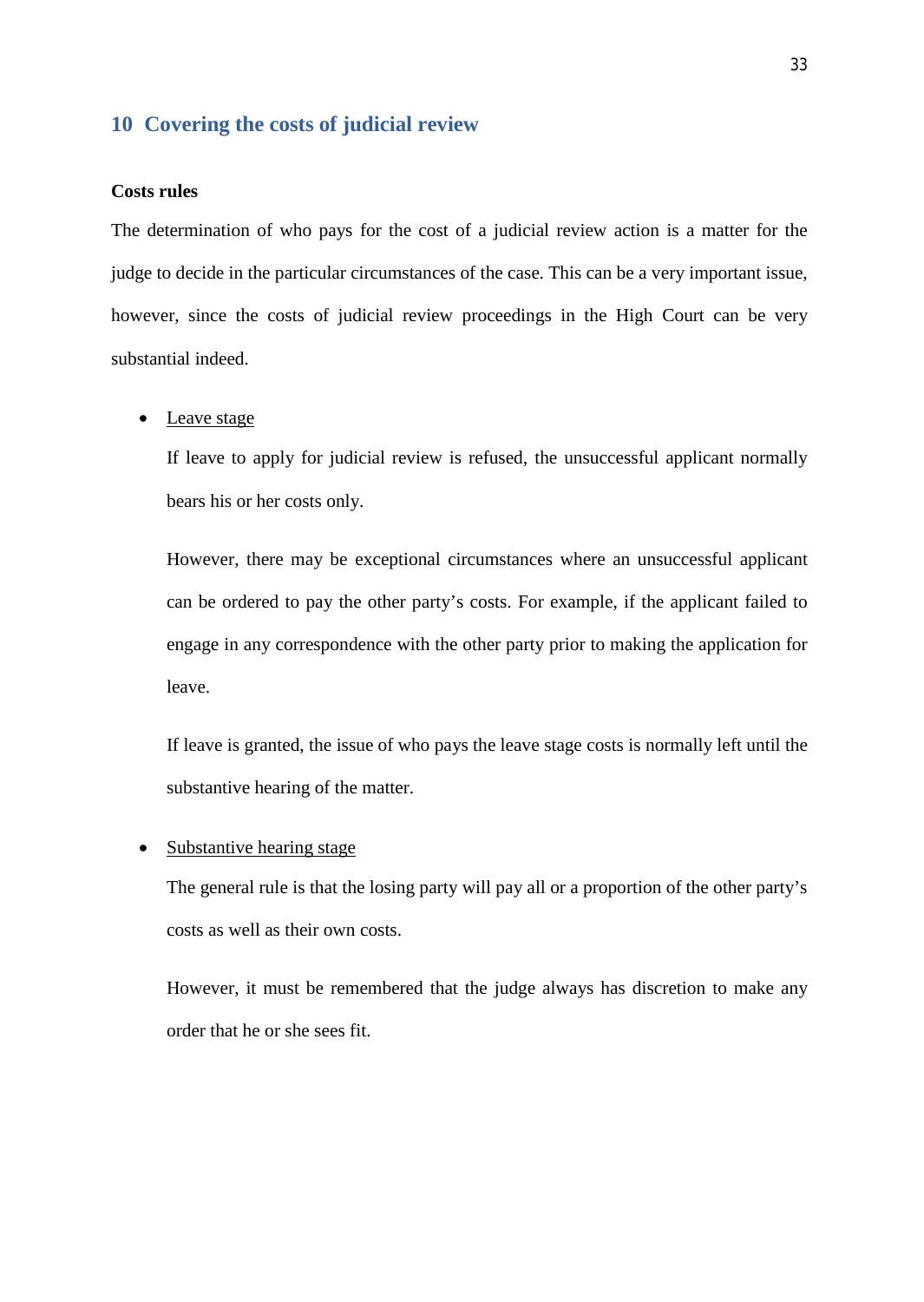#### **Legal Aid**

In an appropriate case, it may be possible for an individual to apply for legal aid to meet the costs of his/her judicial review application (see Section 7 above). Where an individual is legally aided, the respondent, even if it is successful, usually does not recover costs.

#### **Protective Costs Orders**

- It is possible to make an application for a protective costs order (PCO) in judicial review actions. A PCO is a costs order usually made at an early stage in the judicial review action. It states that, if the applicant is unsuccessful in their case, they will not have to pay the other party's costs or will only have to pay a certain amount.
- A PCO provides protection to an applicant who wishes to take a judicial review action but is worried about the risk of having to pay the other party's costs if they lose their case. However, the circumstances in which the Court will grant a PCO are quite limited.

#### **Support from statutory bodies**

The following statutory bodies may also be able to provide assistance to individuals or groups wishing to take a judicial review action against a body:

- Northern Ireland Human Rights Commission;
- Equality Commission of Northern Ireland; and
- Northern Ireland Commissioner for Children and Young People.

#### **Pro bono legal assistance**

The Northern Ireland Lawyers Pro Bono Unit, run jointly by the Bar Council and Law Society, offers free legal advice to and representation for individuals that cannot access legal aid on a range of issues.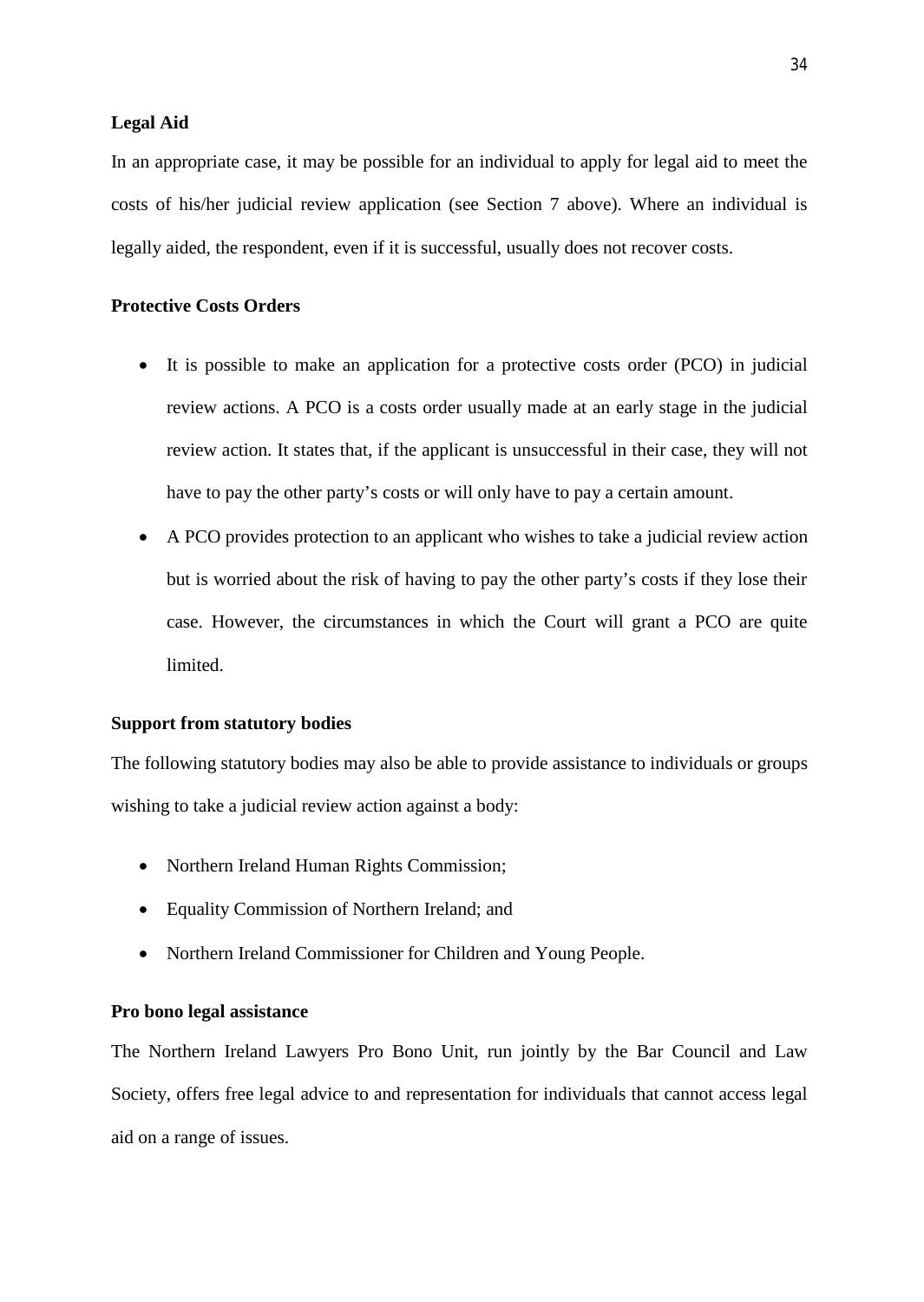In addition, the Law Centre (NI) has launched a Legal Support Project which provides a free representation unit that will concentrate on representation at social security appeals and industrial tribunals in particular.

#### **Support from PILS Project**

Where other funding is not available, the PILS Project can provide financial assistance for strategically important public interest cases which involve human rights or equality issues.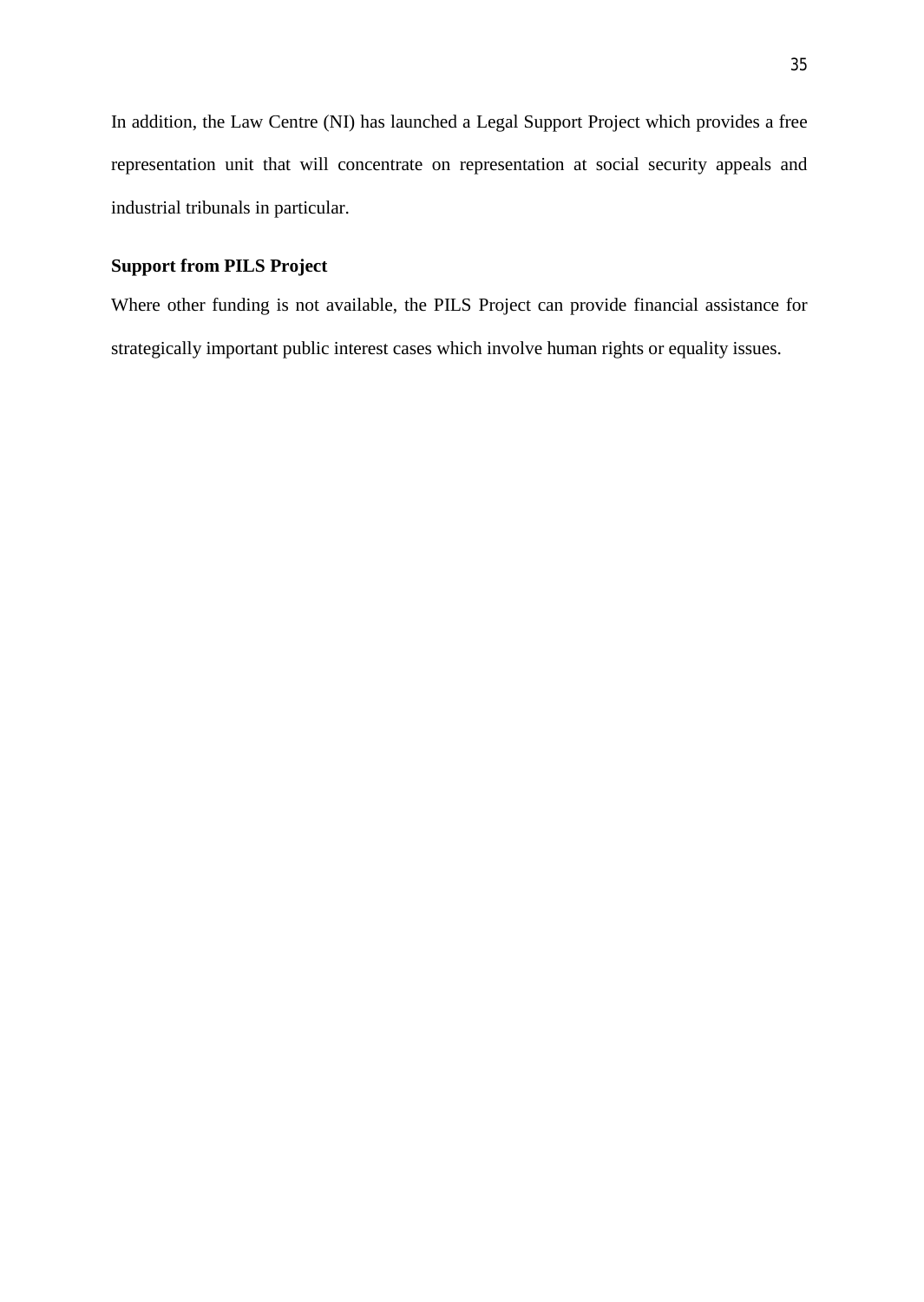#### **11 Judicial review checklist**

#### **The following is a quick checklist of points to consider if thinking about a judicial review action:**

- 1. **PUBLIC FUNCTION**: Does the body's decision/action/omission/policy have sufficient public character to make it suitable for judicial review?
- **2. GROUNDS:** Are there valid reasons for challenging the decision?
- **3. STANDING:** Does the person/group making the challenge have sufficient interest or are they a victim?
- **4. REMEDY OF LAST RESORT:** Have all other appropriate remedies been pursued? What do you want to achieve? Is judicial review the appropriate remedy?
- **5. TIMING:** Has there been any delay in challenging the decision? Can the challenge be made within time?
- 6. **COSTS:** How can the judicial review action be funded?

- $\frac{255}{11}$  [2011] NIQB 98.
- iv [2011] EWHC 2986.

i [2004] NIQB 8.

 $\frac{1200}{1}$  NIQB 15.

 $^{\texttt{v}}$  In the Board of Governors of Loreto Grammar School's Application [2011] NQB 30; In Re Loreto Grammar School's Application [2012] NICA.

vi [2004] NICA 37.

vii [2005] NIQB 66; [2006] NICA 5; [2006] NI 278.